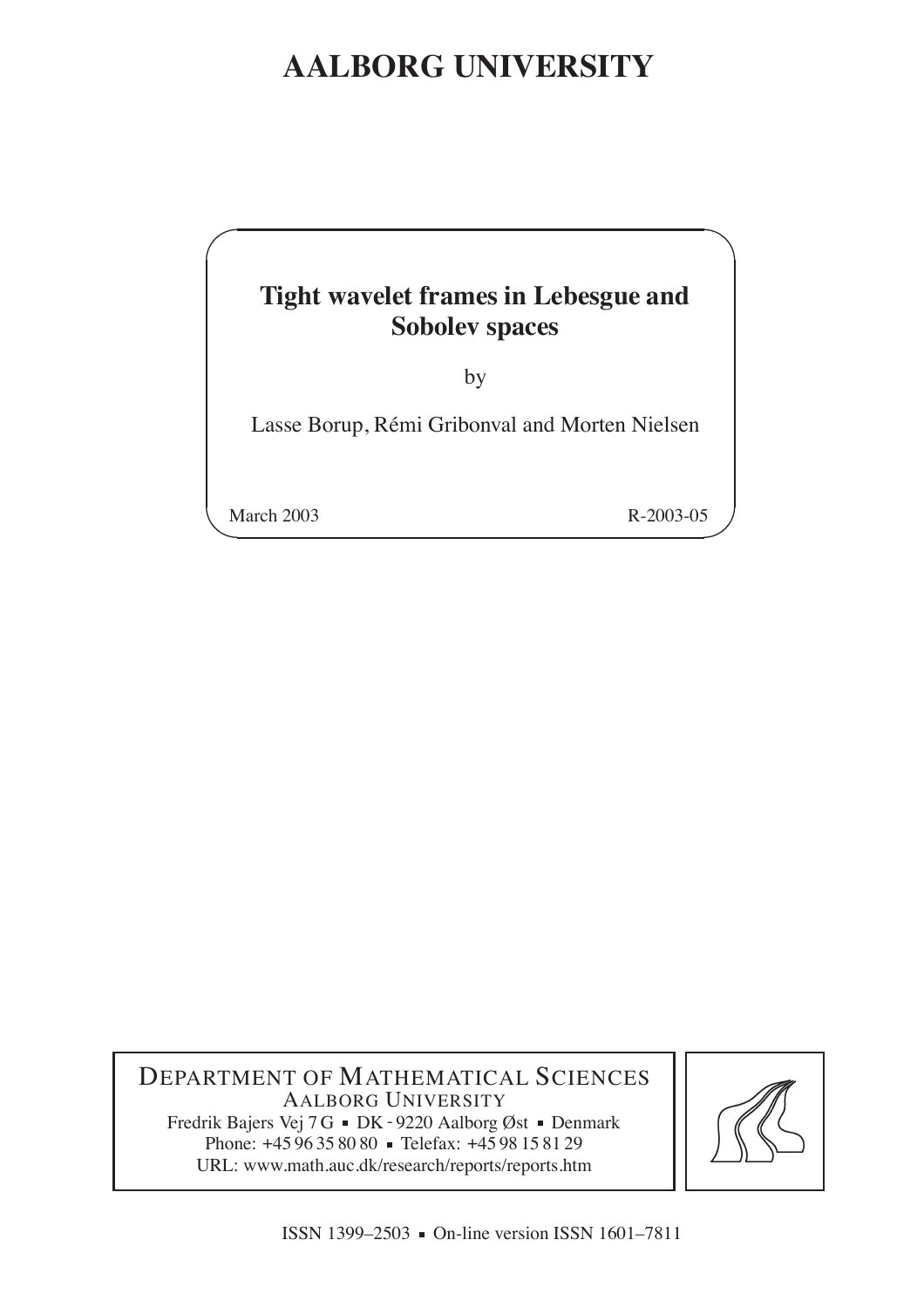# **TIGHT WAVELET FRAMES IN LEBESGUE AND SOBOLEV SPACES**

L. BORUP, R. GRIBONVAL, AND M. NIELSEN

ABSTRACT. We study tight wavelet frame systems in  $L_p(\mathbb{R}^d)$ , and prove that such systems (under mild hypotheses) give atomic decompositions of  $L_p(\mathbb{R}^d)$ for  $1 < p < \infty$ . We also characterize  $L_p(\mathbb{R}^d)$  and Sobolev space norms by the analysis coefficients for the frame. We consider Jackson inequalities for best *m*term approximation with the systems in  $L_p(\mathbb{R}^d)$  and prove that such inequalities exist. Moreover, it is proved that the approximation rate given by the Jackson inequality can be realized by thresholding the frame coefficients. Finally, we show that in certain restricted cases, the approximation spaces, for best *m*-term approximation, associated with tight wavelet frames can be characterized in terms of (essentially) Besov spaces.

### 1. INTRODUCTION

A tight wavelet frame (TWF) for  $L_2(\mathbb{R}^d)$  is a finite collection of functions  $\Psi =$  $\{\psi^{\ell}\}_{{\ell \in E}}$  in  $L_2(\mathbb{R}^d)$ ,  $E = \{1, 2, ..., L\}$ , for which the system  $X(\Psi) := \{2^{jd/2}\psi^{\ell}(2^j \cdot \Psi)$  $(-k)$   $|j \in \mathbb{Z}, k \in \mathbb{Z}^d, \ell \in E$  is a tight frame for  $L_2(\mathbb{R}^d)$ , i.e., there exists a constant *A* > 0 such that  $\sum_{g \in X(\Psi)} |\langle f, g \rangle|^2 = A ||f||^2_{L_2}$  for any  $f \in L_2(\mathbb{R}^d)$ . The functions  $\Psi$ are called the generators of the TWF. The construction and properties of TWFs in  $L_2(\mathbb{R}^d)$  have been studied extensively by many authors (see e.g. [16, 17]). The purpose of this paper is to study such frames in spaces different from  $L_2(\mathbb{R}^d)$ .

In particular, we will study TWFs in  $L_p(\mathbb{R}^d)$  and  $L_p$ -based Sobolev spaces. We prove that most reasonable TWFs give atomic decompositions of  $L_p(\mathbb{R}^d)$ ,  $1 < p <$  $\infty$ , and it is proved that we can characterize the  $L_p(\mathbb{R}^d)$  and Sobolev norm by the analysis coefficients associated with the frame. An important consequence of the characterization is that there is a Jackson inequality for nonlinear approximation with TWFs, and moreover we will show that the rate of convergence given by the Jackson inequality can be reached simply by thresholding the analysis coefficients.

The structure of the paper is as follows. In Section 2 we review the most common method to construct TWFs, the so-called extension principles of Ron and Shen. The TWFs generated through an extension principle are based on a multiresolution analysis, and the generators are often called framelets. They have been studied extensively, see e.g. [2, 4, 15, 16, 17]. Section 3 contains the analysis of the properties of TWF expansions in  $L_p(\mathbb{R}^d)$  and  $L_p$ -based Sobolev spaces. We give a complete characterization of the  $L_p$ -norm,  $1 < p < \infty$ , in terms of analysis coefficients associated with the frame, and prove that a TWF gives an atomic decomposition for

<sup>2000</sup> *Mathematics Subject Classification.* Primary 41A17; Secondary 41A15, 41A46.

*Key words and phrases.* wavelet frames, nonlinear approximation.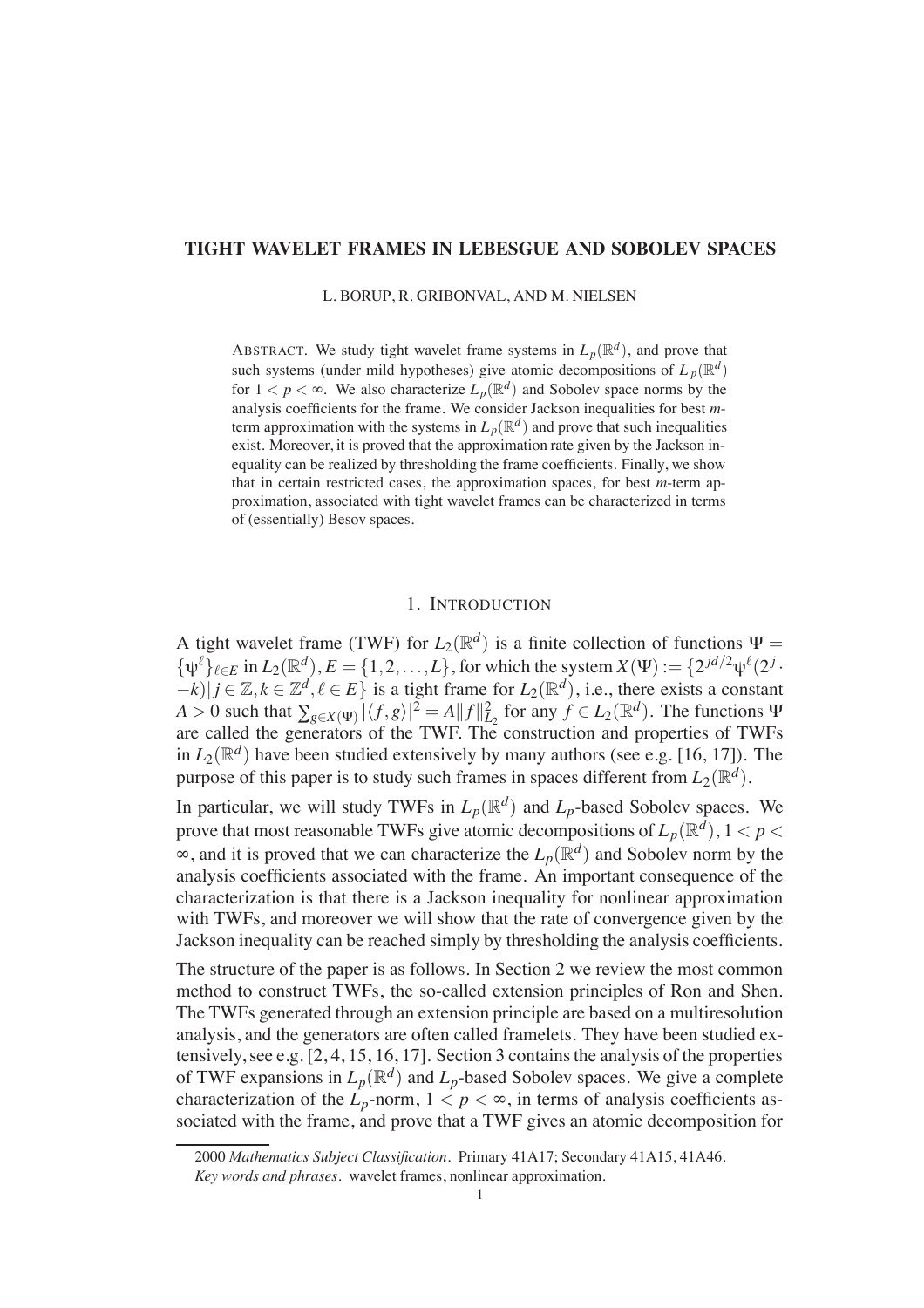$L_p(\mathbb{R}^d)$ . The characterization has the same form as the classical characterization of the  $L_p$ -norm by wavelet coefficients, see e.g. [13]. In Section 3.3 the analysis is extended to  $L_p$ -based Sobolev spaces. In Section 4, we consider Jackson inequalities for best *m*-term approximation with TWFs in  $L_p(\mathbb{R}^d)$ , and we discuss some cases where a complete characterization of the approximation spaces – associated with best *m*-term approximation in  $L_p(\mathbb{R}^d)$  with TWFs – in terms of (essentially) Besov spaces is possible. Two of the present authors have studied approximation with spline based framelets, defined on  $\mathbb{R}$ , in [11].

#### 2. TIGHT WAVELET FRAMES

The most common methods to construct TWFs are the extension principles of Ron and Shen. Tight wavelet frames build through the extension principle are based on a multiresolution analysis and we will briefly touch upon some of the main ideas in the construction, see [4, 17, 16]. There is also the (significant) advantage with the MRA based constructions that there are fast associated algorithms.

For historical notes on this construction, we refer the reader to [4]. MRA based TWFs are called **framelets**. We begin by introducing some basic notation and general assumptions.

Let  $\tau = (\tau^0, \tau^1, \dots, \tau^L)$  be a vector of  $2\pi \mathbb{Z}^d$ -periodic measurable functions with  $\tau^0$ the mask of a refinable scaling function  $\phi$  of a MRA  ${V_j}_{j \in \mathbb{Z}}$ . We assume that  $\phi$ satisfies  $\lim_{\xi \to 0} \widehat{\phi}(\xi) = 1$  and there exist  $0 < c \leq C < \infty$  such that  $c \leq \sum_{k \in \mathbb{Z}^d} |\widehat{\phi}(\cdot - \xi)|$  $(2\pi k)|^2 \le C$ , i.e.,  $\phi$  generates a **Riesz basis** of the scaling space  $V_0$  of the MRA. We associate the "wavelets"  $\Psi = {\psi^{\ell}}_{\ell \in E}$  to  $\tau$  by letting  $\psi^{\ell}(2\xi) = \tau^{\ell}(\xi)\widehat{\phi}(\xi)$ .

The following is the fundamental tool to construct framelets:

**Theorem 2.1** (The Oblique Extension Principle (OEP) [4])**.** *Suppose there exists* a 2π $\mathbb{Z}^d$ -periodic function  $\Theta$  that is non-negative, essentially bounded, continuous *at the origin with*  $\Theta(0) = 1$ *. If for every*  $\xi \in [-\pi, \pi]^d$  *and*  $v \in \{0, \pi\}^d$ *,* 

(2.1) 
$$
\Theta(2\xi)\tau^{0}(\xi)\overline{\tau^{0}(\xi+\nu)}+\sum_{\ell=1}^{L}\tau^{\ell}(\xi)\overline{\tau^{\ell}(\xi+\nu)}=\begin{cases} \Theta(\xi), & \nu=0, \\ 0, & otherwise, \end{cases}
$$

*then the wavelet system*  $\{2^{jd/2}\psi^{\ell}(2^{j}\cdot -k)|j \in \mathbb{Z}, k \in \mathbb{Z}^{d}, \ell \in E\}$ , *defined by*  $\tau$  *is a tight wavelet frame.*

## The system  $X(\Psi)$  is usually called the **framelet system generated by**  $\Psi$ .

*Remark* 2.2*.* Theorem 2.1 can be stated in slightly more generality by introducing the notion of a spectrum for the scaling space  $V_0$  and dropping the requirement that  $\phi$  generates a Riesz basis, see [4].

*Remark* 2.3. For  $\Theta \equiv 1$ , Theorem 2.1 reduces to the Unitary Extension Principle (UEP) of Ron and Shen [17]. The advantage of the OEP compared to the UEP is that one can construct framelets with a high number of vanishing moments using the OEP. This is not possible with the UEP, where at least one of the generators has only one vanishing moment.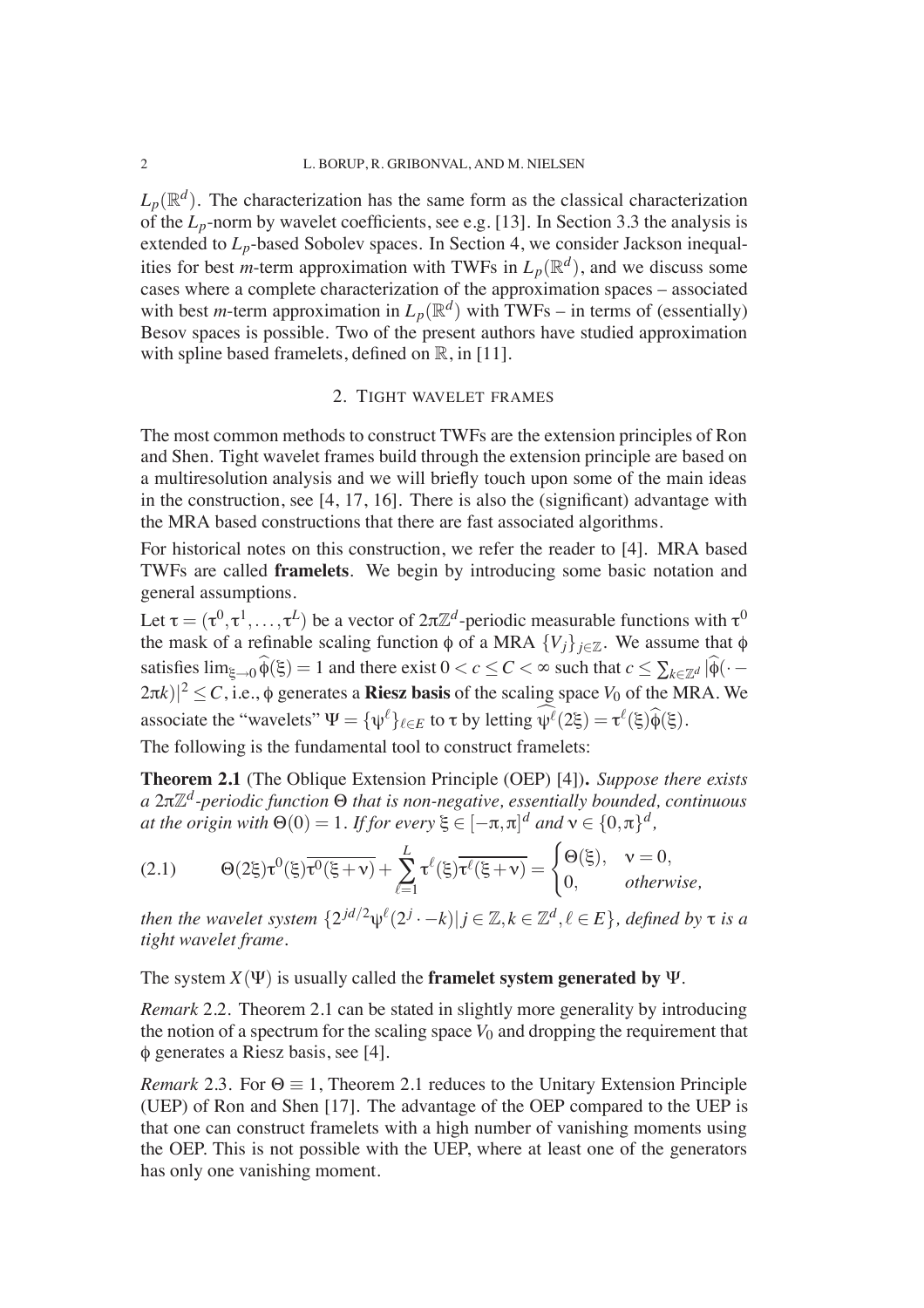In this section we study TWFs in  $L_p(\mathbb{R}^d)$ ,  $1 < p < \infty$ , (Section 3.1) and  $L_p$ based Sobolev spaces (Section 3.3). In Section 3.2 we show that thresholding the analysis coefficients associated with a TWF is a bounded operation in  $L_p(\mathbb{R}^d)$ ,  $1 < p < \infty$ . For notational convenience we let *D* denote the set of dyadic cubes  $I = 2^{-j}([0,1]^d + k)$ ,  $j \in \mathbb{Z}$ ,  $k \in \mathbb{Z}^d$ , and write  $\psi_I(x) := 2^{jd/2}\psi(2^jx - k)$ .

3.1. **TWFs in**  $L_p(\mathbb{R}^d)$ **. Theorem 3.1 below will show that we can characterize** the  $L_p$ -norms by the analysis coefficients associated with the TWF. Theorem 3.3 will show that there is a stable way to reconstruct  $L_p$ -functions using the TWF, and this leads to two results: TWFs form atomic decompositions of  $L_p(\mathbb{R}^d)$  (see Corollary 3.6), and thresholding (or shrinkage of) the frame coefficients are stable operations in  $L_p(\mathbb{R}^d)$  (see Section 3.2).

**Theorem 3.1.** Let  $\{\psi^\ell\}_{\ell \in E}$  be the generators of a tight wavelet frame for  $L_2(\mathbb{R}^d)$ .  $Suppose for all  $\ell \in E$ , some  $\beta > 0$  and some  $\varepsilon > 0$ ,  $\psi^{\ell} \in C^{\beta}(\mathbb{R}^d)$ ,$ 

$$
\int \psi^{\ell}(x) dx = 0 \quad and \quad |\psi^{\ell}(x)| \le C(1+|x|)^{-d-\epsilon}.
$$

*Then*

$$
(3.1) \t\t ||f||_p \approx \left\| \left( \sum_{I \in D, \ell \in E} |\langle f, \psi_I^{\ell} \rangle|^2 |I|^{-1} \chi_I(x) \right)^{1/2} \right\|_p,
$$

*for*  $1 < p < \infty$ , where  $\chi_I$  denotes the indicator function for the subset  $I \subset \mathbb{R}^{d}$  .<sup>1</sup>

*Proof.* Let  $\{\psi^{m,s}\}_{s=1}^{2^d-1}$  $2^{d}-1$  be the orthonormal Meyer wavelet(s) defined on  $\mathbb{R}^{d}$ . For each  $\ell \in E$  we consider the integral kernel

$$
K^{\ell}(x, y) := \sum_{I \in D} \psi_I^{m, 1}(x) \overline{\psi_I^{\ell}(y)}.
$$

Notice that the corresponding operator

$$
T^{\ell} \colon f \mapsto \int_{\mathbb{R}^d} K^{\ell}(x, y) f(y) \, dy
$$

is bounded on  $L_2(\mathbb{R}^d)$  due to the fact that  $\{\psi_I^{\ell}\}_{I \in D}$  is a subset of a frame. Also, standard estimates show that (see e.g. [3])

$$
|K^{\ell}(x, y)| \le C|x - y|^{-d},
$$
  

$$
|K^{\ell}(x', y) - K^{\ell}(x, y)| \le C|x - x'|^{\alpha}|x - y|^{-d - \alpha},
$$

and

$$
|K^{\ell}(x, y') - K^{\ell}(x, y)| \le C|y - y'|^{\alpha}|x - y|^{-d - \alpha},
$$

because of the smoothness and decay of  $\psi^{\ell}$ . Thus  $T^{\ell}$  is a Calderón-Zygmund operator and therefore bounded on  $L_p(\mathbb{R}^d)$ ,  $1 < p < \infty$ . However  $T^{\ell}f$  has a nice

 ${}^{1}$ By  $F \simeq G$  we mean that there exist two constants  $0 < C_1 \le C_2 < \infty$  such that  $C_1F \le G \le C_2F$ .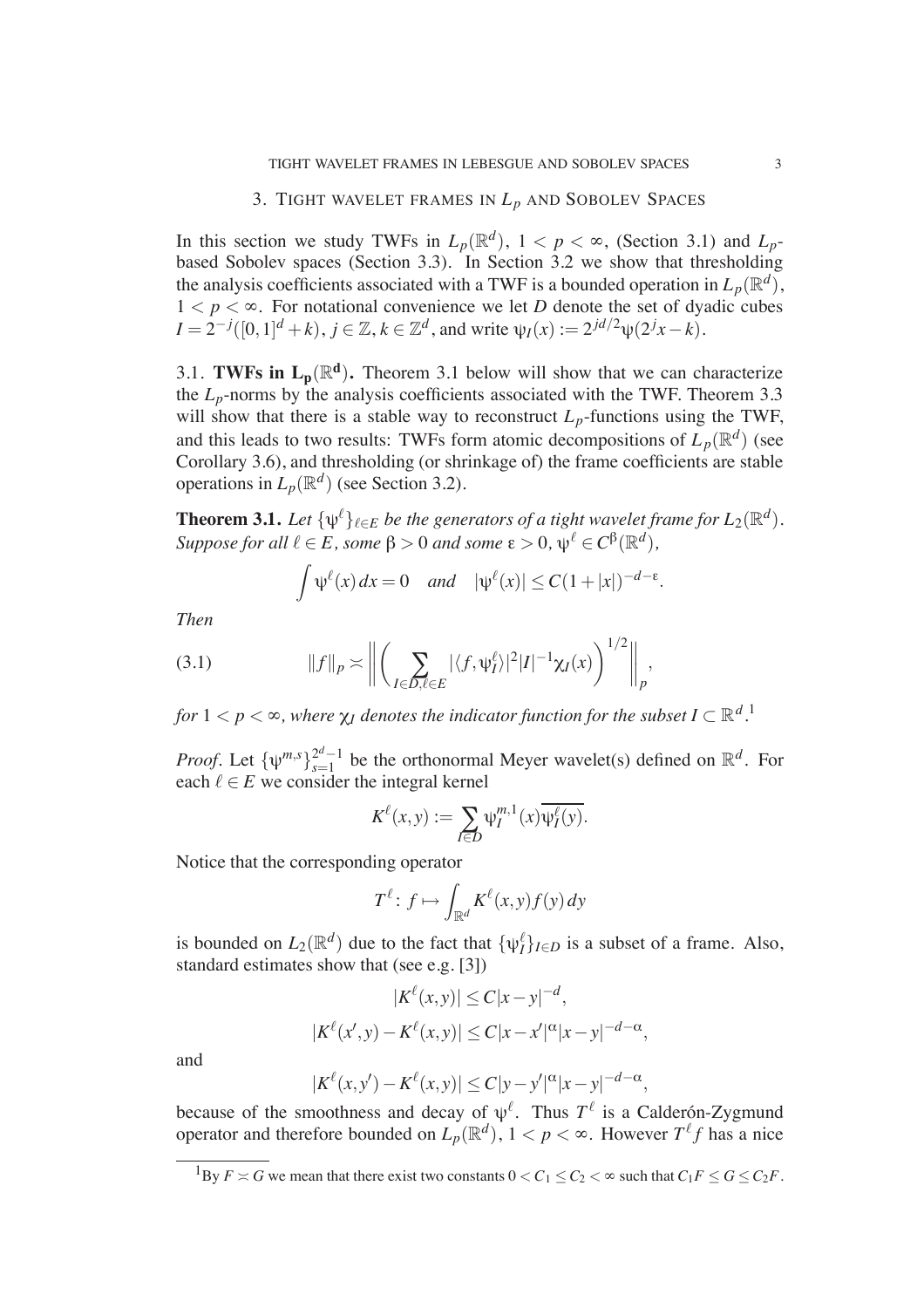expansion in the orthonormal Meyer wavelet, so using the  $L_p$ -characterization of such expansions we get

$$
\left\| \left( \sum_{I \in D} |\langle f, \psi_I^{\ell} \rangle|^2 |I|^{-1} \chi_I(x) \right)^{1/2} \right\|_p \asymp \|T^{\ell} f\|_p \le C \|f\|_p.
$$

Using this estimate for  $\ell = 1, 2, ..., L$ , and the fact that  $\ell_1 \hookrightarrow \ell_2$  we get<sup>2</sup>

$$
\begin{aligned} \left\| \left( \sum_{I \in D, \ell \in E} |\langle f, \psi_I^{\ell} \rangle|^2 |I|^{-1} \chi_I(x) \right)^{1/2} \right\|_p \\ &= \left\| \left( \sum_{\ell \in E} \left( \left\{ \sum_{I \in D} |\langle f, \psi_I^{\ell} \rangle|^2 |I|^{-1} \chi_I(x) \right\}^{1/2} \right)^2 \right)^{1/2} \right\|_p \\ &\leq \left\| \sum_{\ell \in E} \left\{ \sum_{I \in D} |\langle f, \psi_I^{\ell} \rangle|^2 |I|^{-1} \chi_I(x) \right\}^{1/2} \right\|_p \\ &\leq L \cdot C \|f\|_p. \end{aligned}
$$

Now we turn to the converse estimate. Notice that since we have a *tight* wavelet frame we have the identity

$$
\langle f, g \rangle = A \sum_{I \in D, \ell \in E} \langle f, \psi_I^{\ell} \rangle \overline{\langle g, \psi_I^{\ell} \rangle}, \quad f, g \in L_2(\mathbb{R}^d),
$$

where  $A > 0$  is a constant depending only on the frame. Write

$$
Wf(x) = \{|I|^{-1/2}\langle f, \psi_I^{\ell} \rangle \chi_I(x)\}_{I, \ell}
$$

and notice that for  $f \in L_2(\mathbb{R}^d) \cap L_p(\mathbb{R}^d)$  and  $g \in L_2(\mathbb{R}^d) \cap L_{p'}(\mathbb{R}^d)$ , with  $p^{-1}$  +  $(p')^{-1} = 1,$ 

$$
|\langle f, g \rangle| = A \left| \int \langle Wf(x), Wg(x) \rangle_{\ell_2} dx \right|
$$
  
\n
$$
\leq A \left| \int \langle Wf(x), Wf(x) \rangle_{\ell_2} \langle Wg(x), Wg(x) \rangle_{\ell_2} dx \right|
$$
  
\n
$$
\leq A \|\langle Wf(x), Wf(x) \rangle_{\ell_2}\|_p \|\langle Wg(x), Wg(x) \rangle_{\ell_2}\|_{p'}
$$
  
\n
$$
\leq AC \|\langle Wf(x), Wf(x) \rangle_{\ell_2}\|_p \|g\|_{p'}.
$$

Taking the supremum of this estimate for  $\{g \in L_2(\mathbb{R}^d) \cap L_{p'}(\mathbb{R}^d) : ||g||_{p'} \leq 1\}$  we obtain

$$
||f||_p \leq \tilde{C}||\langle Wf(x), Wf(x)\rangle_{\ell_2}||_p.
$$

This proves the result for  $f \in L_2(\mathbb{R}^d) \cap L_p(\mathbb{R}^d)$ . To complete the proof we just notice that from the first part of the proof it follows that  $f \mapsto \langle Wf(x), Wf(x) \rangle_{\ell_2}$  is continuous on  $L_p(\mathbb{R}^d)$  $\Box$ ).

<sup>&</sup>lt;sup>2</sup>The notation *V*  $\hookrightarrow$  *W* means that the two (quasi)normed spaces *V* and *W* satisfy *V*  $\subset$  *W* and there is a constant  $C < \infty$  such that  $|| \cdot ||_W \leq C || \cdot ||_V$ .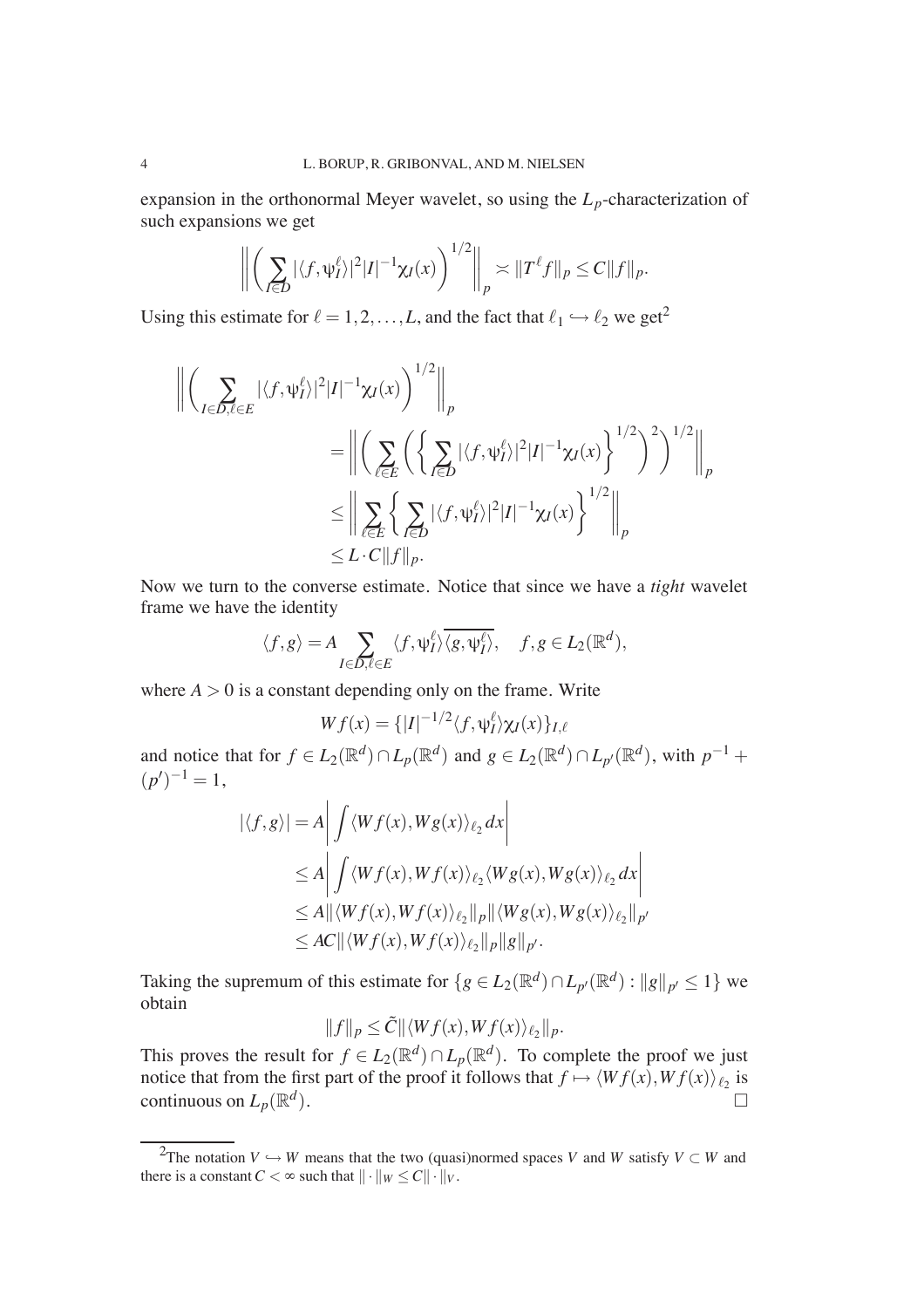From Theorem 3.1 we see that the following sequence space plays an important role.

**Definition 3.2.** *Let d<sub>p</sub> denote the sequences*  $\{c^{\ell}_I\}_{I \in D, \ell \in E}$  *for which* 

$$
\|\{c_I^{\ell}\}\|_{p} := \bigg\|\bigg(\sum_{I\in D,\ell\in E}|c_I^{\ell}|^2|I|^{-1}\chi_I(x)\bigg)^{1/2}\bigg\|_{p} < \infty.
$$

In fact, let us show that there is a stable reconstruction operator defined on  $d<sub>p</sub>$ .

**Theorem 3.3.** Let  $\{\psi^\ell\}_{\ell \in E}$  be the generators of a tight wavelet frame for  $L_2(\mathbb{R}^d)$ . *Suppose for all*  $\ell \in E$ *, some*  $\beta > 0$  *and some*  $\epsilon > 0$ ,  $\psi^{\ell} \in C^{\beta}(\mathbb{R}^d)$ ,  $\int \psi^{\ell}(x) dx = 0$  $|A| \psi^{\ell}(x)| \leq C(1+|x|)^{-d-\epsilon}$ . Then the map  $T: d_p \mapsto L_p(\mathbb{R}^d)$  defined by

$$
T\{c_I^{\ell}\} = \sum_{I \in D, \ell \in E} c_I^{\ell} \psi_I^{\ell}
$$

*is a bounded linear map. Moreover, the sum defining T converges unconditionally.*

*Proof.* We consider the dual  $(T^{\ell})'$  of the operator  $T^{\ell}$  used in Theorem 3.1, i.e., the operator with kernel

$$
\tilde{K}^{\ell}(x,y):=\sum_{I\in D}\psi_I^{\ell}(x)\overline{\psi_I^{m,1}(y)}.
$$

By exactly the same arguments as given in the first part of the proof of Theorem 3.1, it can be shown that  $(T^{\ell})'$  is bounded on  $L_p(\mathbb{R}^d)$ . Take  $\{c_I^{\ell}\}_{I \in D, \ell \in E} \in d_p$ and consider  $f^{\ell} := \sum_{I \in D} c_I^{\ell} \psi_I^{m,1}$  $I_I^{m,1}$ . This is a well-defined function in  $L_p(\mathbb{R}^d)$  with

$$
||f^{\ell}||_p \asymp \bigg\| \bigg( \sum_{I \in D} |c_I^{\ell}|^2 |I|^{-1} \chi_I(x) \bigg)^{1/2} \bigg\|_p,
$$

where we used the characterization of  $L_p(\mathbb{R}^d)$  using wavelets. Thus,

$$
\|\sum_{I\in D,\ell\in E} c_I^{\ell} \psi_I^{\ell}\|_p \le \sum_{\ell\in E} \|\sum_{I\in D} c_I^{\ell} \psi_I^{\ell}\|_p = \sum_{\ell\in E} \|(T^{\ell})' f^{\ell}\|_p
$$
  

$$
\le C \sum_{\ell\in E} \|f^{\ell}\|_p \le \tilde{C} \sum_{\ell\in E} \left\| \left(\sum_{I\in D} |c_I^{\ell}|^2 |I|^{-1} \chi_I(x)\right)^{1/2} \right\|_p
$$
  

$$
\le L\tilde{C} \left\| \left(\sum_{I\in D,\ell\in E} |c_I^{\ell}|^2 |I|^{-1} \chi_I(x)\right)^{1/2} \right\|_p,
$$

and it follows that  $T: d_p \mapsto L_p(\mathbb{R}^d)$  is bounded. Unconditionality follows easily from the observation that none of the above estimates depend on the sign of each  $c^{\ell}_I$ . The contract of the contract of the contract of the contract of the contract of the contract of the contract of the contract of the contract of the contract of the contract of the contract of the contract of the contrac

Recall the Lorentz space  $\ell_{p,q}(\Lambda)$ ,  $1 \leq p < \infty$ ,  $0 < q \leq \infty$ , for some countable set  $\Lambda$ , as the set of sequences  $\{a_m\}_{m\in\Lambda}$  satisfying  $\|\{a_m\}\|_{\ell_{p,q}} < \infty$ , where

$$
\|\{a_m\}\|_{\ell_{p,q}} = \begin{cases} \left(\sum_{j=0}^{\infty} (2^{j/\tau} a_{2^j}^*)^q\right)^{1/q}, & 0 < q < \infty, \\ \sup_{j\geq 0} 2^{j/\tau} a_{2^j}^*, & q = \infty, \end{cases}
$$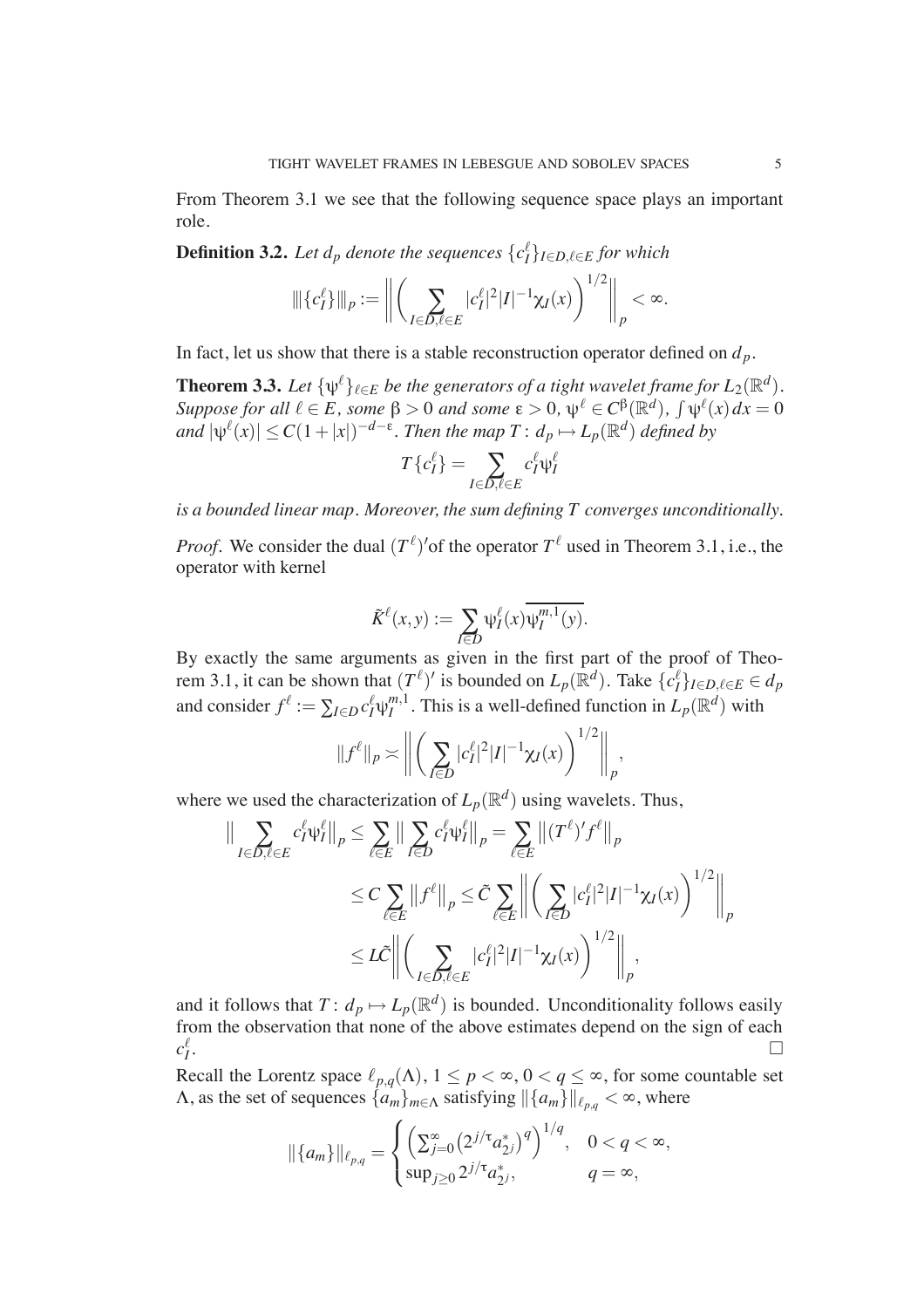with  ${a_j^*}_{j=0}^{\infty}$  a decreasing rearrangement of  ${a_m}_{m \in \Lambda}$ .

It is known from the orthonormal wavelet case [10, 11], that there exist constants  $c, C > 0$  such that

$$
c\|\{c_I\}\|_{\ell_{p,\infty}(D)} \le \bigg\|\bigg(\sum_{I\in D}|c_I|^2|I|^{-2/p}\chi_I(x)\bigg)^{1/2}\bigg\|_p \le C\|\{c_I\}\|_{\ell_{p,1}(D)},
$$

for any  $\{c_I\} \in \ell_{p,1}(D)$ . Notice that for any  $\{c_I^{\ell}\} \in \ell_{p,1}(D \times E)$ ,

$$
|\{I,\ell:|c_I^{\ell}|>\varepsilon\}|=\sum_{\ell=1}^L|\{I:|c_I^{\ell}|>\varepsilon\}|\leq L\|S(\{c_I^{\ell}\}_{I,\ell})\|_{p}^{p}\varepsilon^{-p},
$$

where  $S(\{c_I^{\ell}\}_{I,\ell}) := (\sum_{I \in D, \ell \in E} |c_I^{\ell}|^2 |I|^{-2/p} \chi_I(x))^{1/2}$ . Furthermore, since  $\ell_1 \hookrightarrow \ell_2$ we have

$$
||S(\{c_I^{\ell}\}_{I,\ell})||_p \le \sum_{\ell=1}^L \left\| \left( \sum_{I \in D} |c_I^{\ell}|^2 |I|^{-2/p} \chi_I(x) \right)^{1/2} \right\|_p
$$
  
\n
$$
\le C \sum_{\ell=1}^L ||\{c_I^{\ell}\}\|_{\ell_{p,1}(D)}
$$
  
\n
$$
\le C L ||\{c_I^{\ell}\}\|_{\ell_{p,1}(D \times E)}.
$$

Combining these two estimates, we get that there exist constants  $c, C > 0$  such that (3.2)

$$
c\|\{c_I^{\ell}\}\|_{\ell_{p,\infty}(D\times E)} \le \bigg\|\bigg(\sum_{I\in\mathcal{D},\ell\in E}|c_I^{\ell}|^2|I|^{-2/p}\chi_I(x)\bigg)^{1/2}\bigg\|_p \le C\|\{c_I^{\ell}\}\|_{\ell_{p,1}(D\times E)},
$$

for any  $\{c_I^{\ell}\}\in \ell_{p,1}(D\times E)$ .

*Remark* 3.4. We denote by  $\psi_I^{\ell,p}$  $\prod_I^{\ell,p}$  the function  $\psi_I^{\ell}$  normalized in  $L_p(\mathbb{R}^d)$ , i.e.  $\|\psi_I^{\ell,p}\|$  $\frac{\ell}{I}$ <sup>*p*</sup> $||_p \asymp$  $|I|^{1/2-1/p}$ || $\psi_I^{\ell}$ || $_P$ . Notice that by Theorem 3.3 and (3.2) the TWF system is  $\ell_{p,1}$ **hilbertian** in  $\overline{L}_p(\mathbb{R}^d)$ ,  $1 < p < \infty$ , that is to say we have

$$
\Big\|\sum_{I\in D,\ell\in E}c_I^{\ell}\psi_I^{\ell,p}\Big\|_p\leq C_p\|\{c_I^{\ell}\}\|_{\ell_{p,1}(D\times E)},
$$

for any sequence  $\{c_I^{\ell}\}\in \ell_{p,1}(D\times E)$ .

We have in fact proved that any reasonable (in the sense of theorem 3.1) TWF system induces an atomic decomposition of  $L_p(\mathbb{R}^d)$ ,  $1 < p < \infty$ . Let us recall the definition of an atomic decomposition:

**Definition 3.5.** *Let X be a Banach space and X<sup>d</sup> a Banach sequence space indexed by*  $\mathbb{N}$ *. Let*  $\{f_k\} \subset X$ *,*  $\{g_k\} \subset X^*$ *. Then*  $(\{f_k\}, \{g_k\})$  *is an* **atomic decomposition** *of X with respect to X<sup>d</sup> if*

- $\bullet$  {*g<sub>k</sub>*(*f*)} ∈ *X<sub>d</sub> for all f* ∈ *X*.
- *For any f* ∈ *X we have*

$$
||f||_X \asymp ||\{g_k(f)\}||_{X_d}.
$$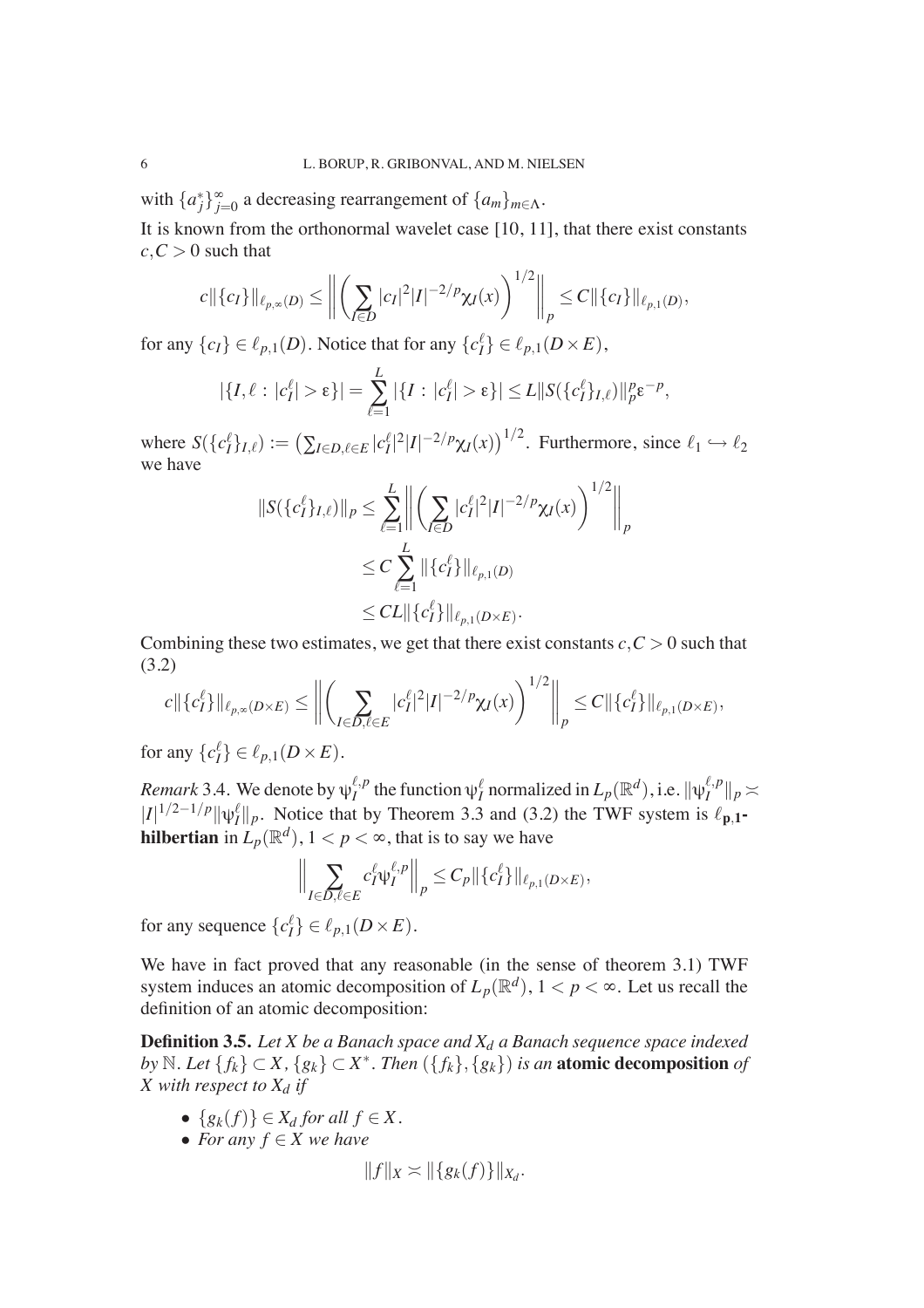• 
$$
f = \sum_{k=1}^{\infty} g_k(f) f_k, \forall f \in X.
$$

From this definition we read off the following:

**Corollary 3.6.** Let  $\{\psi^\ell\}_{\ell \in E}$  be the generators of a tight wavelet frame for  $L_2(\mathbb{R}^d)$ , *with frame constant A.* Suppose for all  $\ell \in E$ , some  $\beta > 0$  and some  $\epsilon > 0$ ,  $\psi^{\ell} \in C^{\beta}(\mathbb{R}^{d}), \int \psi^{\ell}(x) dx = 0$ , and  $|\psi^{\ell}(x)| \leq C(1+|x|)^{-d-\epsilon}$ . Then the system  $(\{A^{-1}\psi_I^{\ell}\}_{I,\ell}, \{\psi_I^{\ell}\}_{I,\ell})$  *is an atomic decomposition of*  $L_p(\mathbb{R}^d)$ ,  $1 < p < \infty$ , with re*spect to the sequence space dp.*

3.2. **Thresholding the TWF analysis coefficients.** From a practical point of view, it is interesting to study different types of thresholding (or shrinkage) operators for the framelet system in  $L_p$ . Let  $\delta: \mathbb{C} \times \mathbb{R}^+ \mapsto \mathbb{C}$  be a function for which there exists a constant *C* such that

(3.3) 
$$
|x-\delta(x,\lambda)| \leq C \min(|x|,\lambda).
$$

We call such a function  $\delta$  a shrinkage rule, see e.g. [18]. The well-known notions of hard and soft thresholding are two of the prime examples of shrinkage rules. The expressions are given by  $\delta(x,\lambda) = x\mathbf{1}(|x| > \lambda)$  and  $\delta(x,\lambda) = x(1-\lambda/|x|)\mathbf{1}(|x| > \lambda)$ , respectively.

We define the associated shrinkage operator  $T_\lambda^{\delta}$  $\lambda^{\rm o}$  as

$$
T_\lambda^\delta f = \sum_{I \in D, \ell \in E} \delta(\langle f, \psi_I^\ell \rangle, \lambda) \psi_I^\ell.
$$

We claim that  $T_\lambda^{\delta}$  $\lambda$ <sup>*f*</sup> $f \to f$  in  $L_p(\mathbb{R}^d)$ ,  $1 < p < \infty$ , as  $\lambda \to 0$ . To see this, we use the estimates given by Theorem 3.3,

$$
||f - T_{\lambda}^{\delta} f||_p \le C \bigg\| \bigg( \sum_{I \in D, \ell \in E} |\langle f, \psi_I^{\ell} \rangle - \delta(\langle f, \psi_I^{\ell} \rangle, \lambda)|^2 |I|^{-1} \chi_I \bigg)^{1/2} \bigg\|_p.
$$

By (3.3) and the dominated convergence theorem we see that  $||f - T_\lambda^{\delta}$  $\chi^{\delta} f \|_p \to 0$  as  $\lambda \rightarrow 0$ .

3.3. **Sobolev Spaces.** We now turn our attention to *Lp*-based Sobolev spaces. For  $1 \leq p \leq \infty$  and  $r \geq 0$  denote by  $W^r(L_p(\mathbb{R}))$  the Sobolev space consisting of functions  $f \in L_p(\mathbb{R}^d)$  satisfying

$$
||f||_{W^{r}(L_p(\mathbb{R}^d))} := ||(I-\Delta)^{r/2}f||_p < \infty,
$$

with  $\Delta$  the Laplace operator. We prove in this section that for TWFs with some smoothness and vanishing moments, we can actually characterize the Sobolev norm using the frame coefficients.

For a nonnegative integer N, we say that a function f belongs to the set  $S^N(\mathbb{R}^d)$  if there exist constants  $C, C_{\alpha} < \infty$  and  $\epsilon > 0$ , such that

(3.4) 
$$
\begin{cases} \n\int x^{\alpha} f(x) dx = 0 & \text{for } \alpha \in \mathbb{N}^d, |\alpha| \leq N, \\ \n\int |\beta(\alpha)| dx \leq C(1+|x|)^{-d-1-N-\epsilon} & \text{for } x \in \mathbb{R}^d, \\ \n\int |\partial^{\alpha} f(x)| dx \leq C_{\alpha}(1+|x|)^{-d-\epsilon} & \text{for } x \in \mathbb{R}^d, \ \alpha \in \mathbb{N}^d, |\alpha| \leq N+1. \n\end{cases}
$$

Here,  $|\alpha| := \sum_{k=1}^d \alpha_k$ .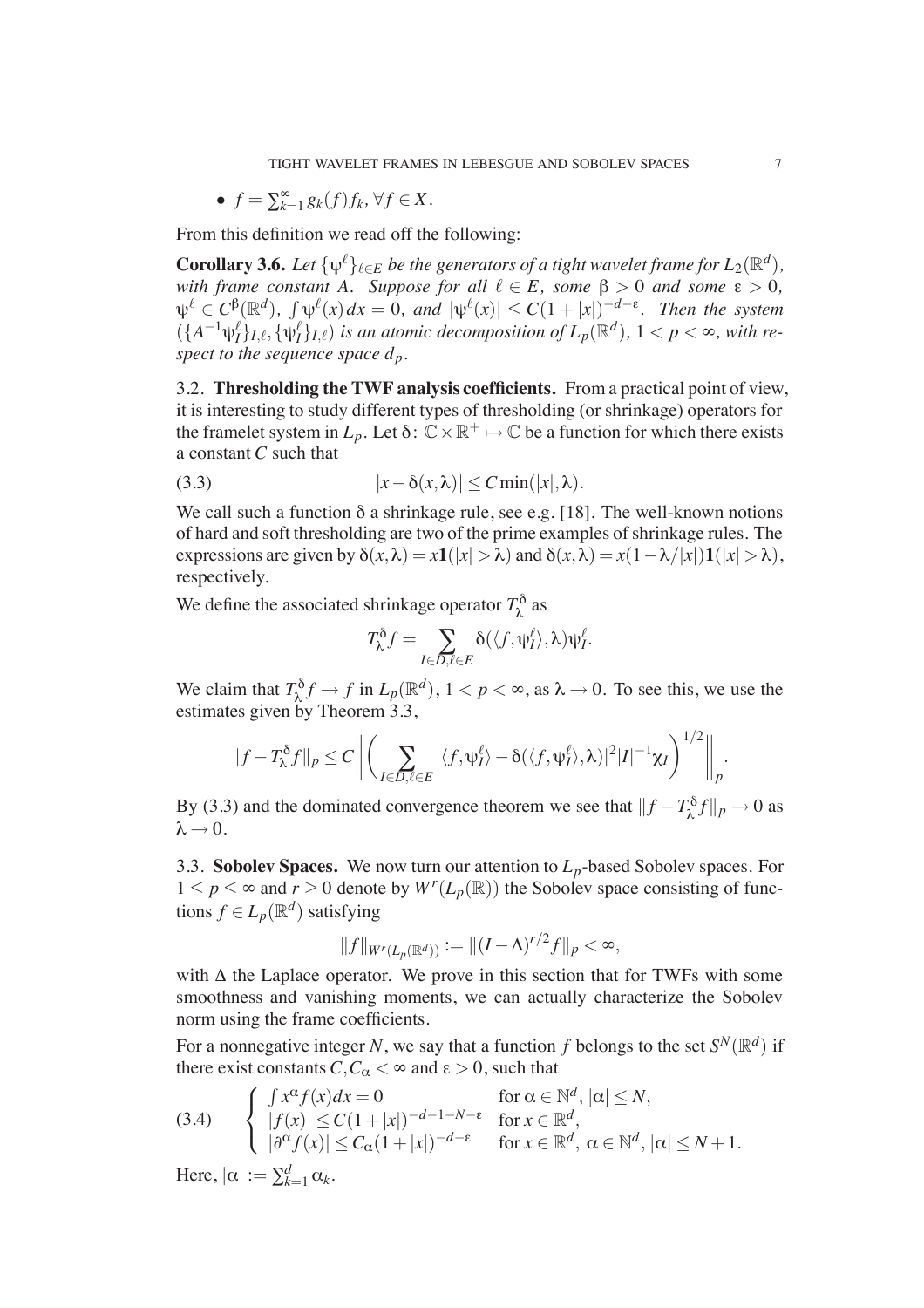*Remark* 3.7. Given  $N \in \mathbb{N}$ , it is possible, using the oblique extension principle, to construct a generator  $\Psi$  of a framelet system such that  $\psi \subset S^N(\mathbb{R}^d)$  (see e.g. [11]).

**Theorem 3.8.** *Given*  $1 < p < \infty$  *and*  $r \ge 0$ *. Let*  $\{\psi^{\ell}\}_{\ell \in E}$  *be the generators of a*  $\mathit{TWF}$  *for*  $L_2(\mathbb{R}^d)$  *such that*  $\psi^\ell \in S^{ \lceil r \rceil }(\mathbb{R}^d)$  *for all*  $\ell \in E$  . Then,

$$
(3.5) \qquad ||f||_{W^{r}(L_{p}(\mathbb{R}^{d}))} \asymp \left\| \left( \sum_{I \in D, \ell \in E} |\langle f, \psi_{I}^{\ell} \rangle|^{2} (1 + |I|^{-2r/d}) |I|^{-1} \chi_{I}(x) \right)^{1/2} \right\|_{p},
$$

*for all*  $f \in W^r(L_p(\mathbb{R}^d))$ , with equivalence depending only on p and r.

*Proof.* For notational convenience we write

$$
W^r f(x) := \Big(\sum_{I \in D, \ell \in E} |\langle f, \psi_I^{\ell} \rangle|^2 (1 + |I|^{-2r/d}) |I|^{-1} \chi_I(x)\Big)^{1/2},
$$

for any  $f \in W^{r}(L_p(\mathbb{R}^d))$ . Let us first consider the case  $r \in \mathbb{N}$ . According to Theorem 6.6.21 in [12], and the characterization of Sobolev functions using wavelet expansions, there exist constants  $C$  and  $C'$  depending only on  $r$  and  $p$  such that

$$
||W^{r} f||_{p} \leq C L \Big\| \Big( \sum_{I \in D} |\langle f, \psi_{I}^{m} \rangle|^{2} (1 + |I|^{-2r/d}) |I|^{-1} \chi_{I}(x) \Big)^{1/2} \Big\|_{p}
$$
  
\n
$$
\leq C' L ||f||_{W^{r}(L_{p}(\mathbb{R}^{d}))},
$$

for all  $f \in W^r(L_p(\mathbb{R}^d))$ . This gives us the lower bound in (3.5) for  $r \in \mathbb{N}$ .

To get the upper bound we recall that  $||f||_{W^r(L_p(\mathbb{R}^d))} \asymp ||f||_p + ||(-\Delta)^{r/2}f||_p$ , and since  $||f||_p \leq C||W^0 f||_p \leq C'||W^r f||_p$  by Theorem 3.1, it suffices to show that  $\|(-\Delta)^{r/2} f\|_p \leq C \|W^r f\|_p$ . Fix two functions  $f \in W^r(L_p(\mathbb{R}^d)) \cap L_2(\mathbb{R}^d)$  and  $g \in$  $L_{p'}(\mathbb{R}^d) \cap W^r(L_2(\mathbb{R}^d))$ , where  $1 = 1/p + 1/p'$ . Since  $\{\psi^{\ell}\}_{\ell \in E}$  are generators of a TWF, we have

$$
\langle f, (-\Delta)^{r/2} g \rangle
$$
  
=  $A \sum_{I \in D, \ell \in E} \langle f, \psi_I^{\ell} \rangle \overline{\langle (-\Delta)^{r/2} g, \psi_I^{\ell} \rangle}$   
=  $A \int \sum_{I \in D, \ell \in E} \langle f, \psi_I^{\ell} \rangle |I|^{-r/d - 1/2} \overline{\langle (-\Delta)^{r/2} g, \psi_I^{\ell} \rangle |I|^{r/d - 1/2}} \chi_I(x) dx.$ 

Thus, by the Cauchy-Schwartz inequality

$$
\begin{aligned} |\langle (-\Delta)^{r/2} f, g \rangle| &= |\langle f, (-\Delta)^{r/2} g \rangle| \\ &\le A \int W^r f(x) \Big( \sum_{I \in D, \ell \in E} |\langle (-\Delta)^{r/2} g, \psi_I^{\ell} \rangle|^2 |I|^{2r/d} |I|^{-1} \chi_I(x) \Big)^{1/2} dx \\ &= A \int W^r f(x) \Big( \sum_{I \in D, \ell \in E} |\langle g, \tilde{\psi}_I^{\ell} \rangle|^2 |I|^{-1} \chi_I(x) \Big)^{1/2} dx \end{aligned}
$$

where  $\tilde{\psi}^{\ell} := (-\Delta)^{r/2} \psi^{\ell}$  and we have used that  $\langle (-\Delta)^{r/2} g, \psi^{\ell}_I \rangle |I|^{r/d} = \langle g, \tilde{\psi}^{\ell}_I \rangle$  in the last inequality. According to [13, p. 170],  $(-\Delta)^{r/2}$ :  $S^r \mapsto S^0$ . Thus, Theorem 6.4.9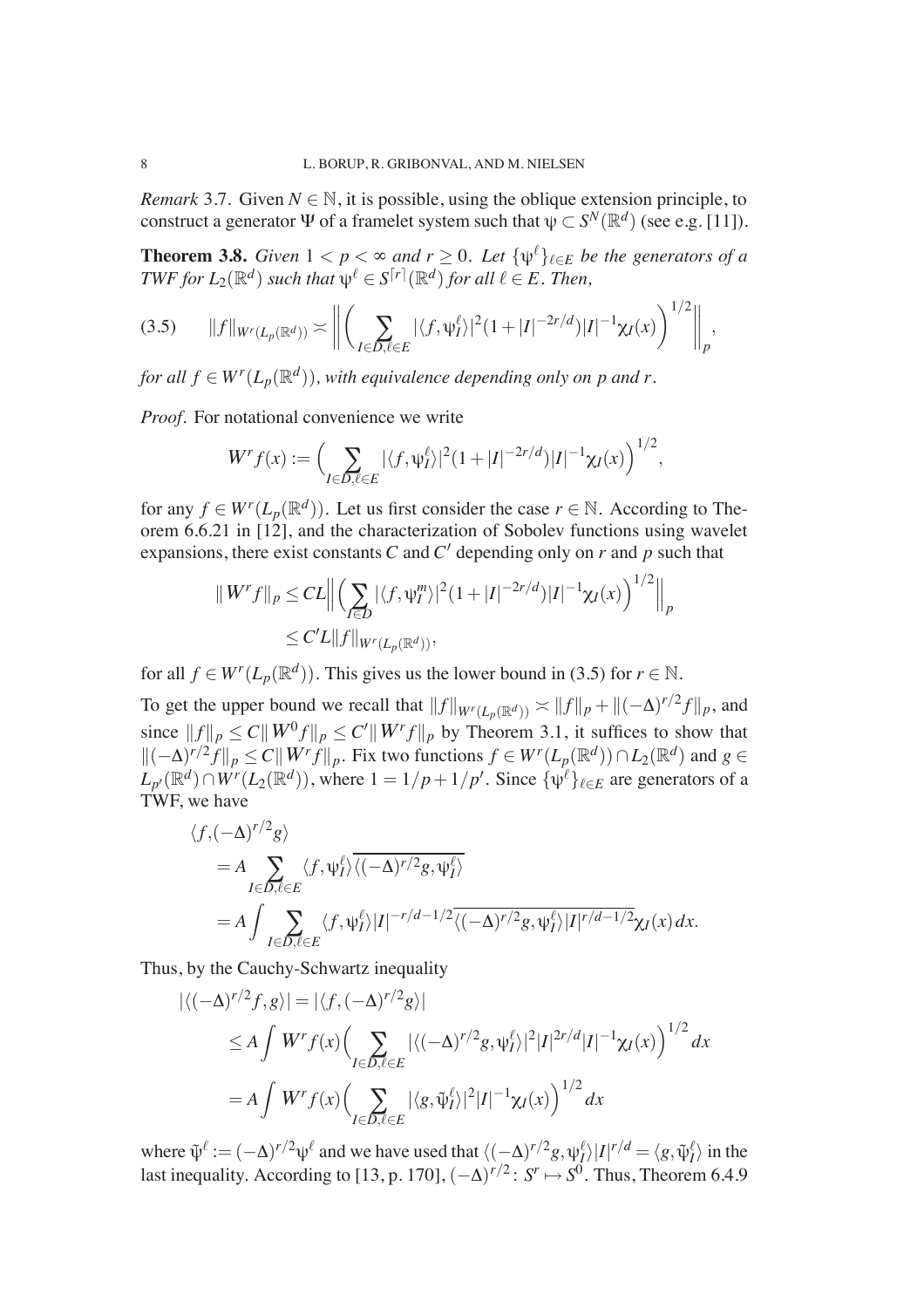in [12], and the characterization of Lebesgue functions using wavelet expansions gives,

$$
\begin{aligned} |\langle (-\Delta)^{r/2} f, g \rangle| &\leq A \|W^r f\|_p \Big\| \Big( \sum_{I \in D, \ell \in E} |\langle g, \tilde{\psi}_I^{\ell} \rangle|^2 |I|^{-1} \chi_I(x) \Big)^{1/2} \Big\|_{p'} \\ &\leq CL \|W^r f\|_p \Big\| \Big( \sum_{I \in D} |\langle g, \psi_I^m \rangle|^2 |I|^{-1} \chi_I(x) \Big)^{1/2} \Big\|_{p'} \\ &\leq C' \|W^r f\|_p \|g\|_{p'} .\end{aligned}
$$

Now, taking the supremum over all  $g \in L_{p'}(\mathbb{R}^d) \cap L_2^r(\mathbb{R}^d)$  with  $||g||_{p'} \le 1$ , we obtain

$$
\|(-\Delta)^{r/2}f\|_p \le C' \|W^r f\|_p,
$$

for  $f \in W^r(L_p(\mathbb{R}^d)) \cap L_2(\mathbb{R}^d)$  and thus for  $f \in W^r(L_p(\mathbb{R}^d))$  since  $f \mapsto W^r f$  is continuous from  $W^{r}(L_p(\mathbb{R}^d))$  to  $L_p(\mathbb{R}^d)$ . In order to conclude the theorem we need to prove (3.5) for a general  $r > 0$ . Define for each  $I \in D$ ,  $\ell \in E$  and  $x \in \mathbb{R}^d$ the discrete weight function  $w_r := w_r(I, \ell) := (1 + |I|^{-2r/d})|I|^{-1} \chi_I(x)$ . Notice that

(3.6) 
$$
||W^r f||_{L_p} = \left(\int_{\mathbb{R}^d} ||\{\langle f, \psi_I^{\ell} \rangle\}\|_{\ell_2(w_r)}^p dx\right)^{1/p}, \qquad r > 0.
$$

Define

$$
J: W^N(L_p(\mathbb{R}^d)) \mapsto L_p(\ell_2(w_N)) \text{ by } f \mapsto \{ \langle f, \psi_I^{\ell} \rangle \}_{I \in D, \ell \in E}
$$

and define

$$
P: L_p(\ell_2(w_N)) \mapsto W^N(L_p(\mathbb{R}^d)) \text{ by } \{\mathbf{c}_I^{\ell}\}_{I \in D, \ell \in E} \mapsto \sum_{I \in D, \ell \in E} \mathbf{c}_I^{\ell} \psi_I^{\ell}.
$$

Then the arguments above show that  $P \circ J = \text{Id}_{W^N(L_p(\mathbb{R}^d))}$  for all  $N \in \mathbb{N}_0$ , in other words,  $W^N(L_p(\mathbb{R}^d))$  is a retract of  $L_p(\ell_2(w_N))$ .



For a given  $r > 0$ ,  $r \notin \mathbb{N}$ , take  $N \in \mathbb{N}_0$  such that  $r = (1 - \theta)N + \theta(N + 1)$  for some  $\theta \in (0,1)$ . Notice that  $w^r \asymp w_N^{(1-\theta)} w_{N+1}^{\theta}$ . Now, according to Theorem 5.5.3 in [1] we have

$$
\ell_2(w_r) = (\ell_2(w_N), \ell_2(w_{N+1}))_{\lbrack \theta \rbrack},
$$

with equivalent norms. Here,  $(X, Y)_{\text{[0]}}$  denotes complex interpolation between X and  $Y$ .<sup>3</sup> Furthermore, by Theorem 5.1.2 in [1],

$$
(L_p(\ell_2(w_N)), L_p(\ell_2(w_{N+1})))_{[\theta]} = L_p((\ell_2(w_N), \ell_2(w_{N+1}))_{[\theta]}) = L_p(\ell_2(w_r)),
$$

 $3$ We have adopted the notation for complex interpolation as used by Bergh and Löfström in [1]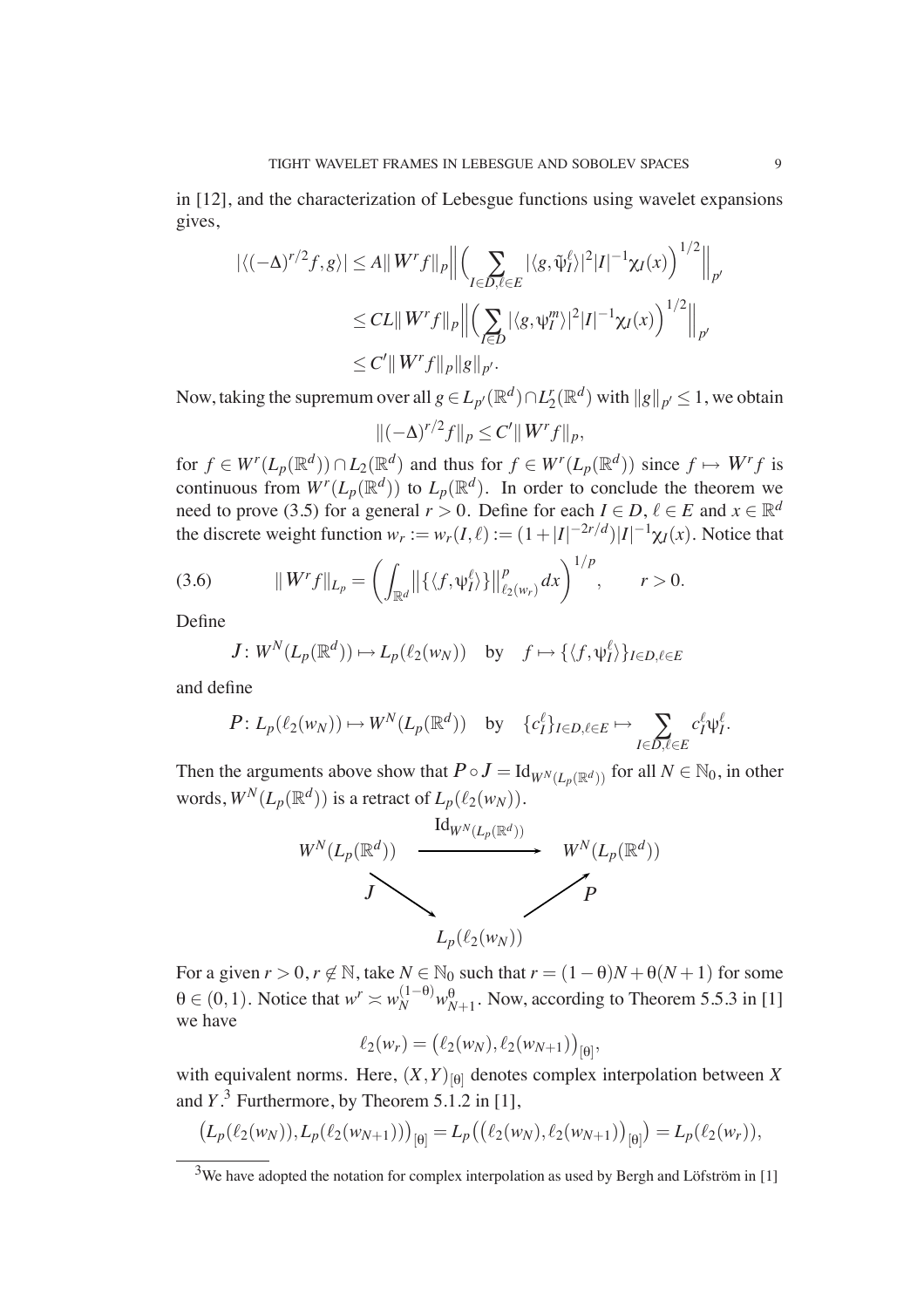with equivalent norms. Thus,  $W^r(L_p(\mathbb{R}^d))$  is a retract of  $L_p(\ell_2(w_r))$  for a general  $r \geq 0.$ 

*Remark* 3.9. The reader will notice that the spaces studied so far,  $L_p(\mathbb{R}^d)$  and  $L_p$ based Sobolev spaces, belong to the Triebel-Lizorkin scale of function spaces. It can be verified (at the expense of "messy" estimates) that sufficiently nice TWFs also can be used to characterize the Triebel-Lizorkin norms. We leave the details for the reader.

#### 4. JACKSON INEQUALITIES FOR TIGHT WAVELET FRAMES

We will now look at some of the implications that can be derived from the various characterizations given in the previous section. The main result will be a Jackson inequality that will give a certain rate for *m*-term approximation for "nice" functions. We consider two interpretations of the word "nice". When we do not assume any smoothness or vanishing moments for the TWF, we get the Jackson estimates for functions in a sparsity class defined in terms of the TWF. If we assume the generators for the TWF has some smoothness and vanishing moments (the OEP tells us that such nice generators do exist), then we can state the Jackson inequality in terms of smoothness measured on the Besov scale.

First we introduce some notions that will be used later. A dictionary  $D = \{g_k\}_{k \in \mathbb{N}}$ in  $L_p(\mathbb{R}^d)$  is a countable collection of quasi-normalized elements from  $L_p(\mathbb{R}^d)$ . For  $\overline{D}$  we consider the collection of all possible *m*-term expansions with elements from D:

$$
\Sigma_m(D) := \Big\{ \sum_{i \in \Lambda} c_i g_i \, \Big| \, c_i \in \mathbb{C}, \text{card}\,\Lambda \leq m \Big\}.
$$

The error of the best *m*-term approximation to an element  $f \in L_p(\mathbb{R}^d)$  is then

$$
\sigma_m(f,D)_p := \inf_{f_m \in \Sigma_m(D)} ||f - f_m||_{L_p(\mathbb{R}^d)}.
$$

**Definition 4.1** (Approximation spaces). *The approximation space*  $A_q^{\gamma}(L_p(\mathbb{R}^d), D)$ *is defined by*

$$
|f|_{A_q^{\gamma}(L_p(\mathbb{R}^d),D)} := \bigg(\sum_{m=1}^{\infty} (m^{\gamma}\sigma_m(f,D)_p)^q \frac{1}{m}\bigg)^{1/q} < \infty,
$$

 $and$   $(quasi) normed$   $by$   $\|f\|_{A^{\gamma}_{q}(L_{p}(\mathbb{R}^{d}), D)} = \|f\|_{p} + |f|_{A^{\gamma}_{q}(L_{p}(\mathbb{R}^{d}), D)}, for$   $0 < q, \gamma < \infty,$ *with the*  $\ell_q$  *norm replaced by the sup-norm when*  $q = \infty$ *.* 

It is well known that the main tool in the characterization of  $A_q^{\gamma}(L_p(\mathbb{R}^d), D)$  comes from the link between approximation theory and interpolation theory (see *e.g.* [7, Theorem 9.1, Chapter 7]). Let  $X_p(\mathbb{R}^d)$  be a Banach space with semi-(quasi)norm  $|\cdot|_{X_p}$  continuously embedded in  $\overline{L}_p(\mathbb{R}^d)$ . Given  $\alpha > 0$ , the Jackson inequality

$$
(4.1) \qquad \sigma_m(f, D)_p \leq C m^{-\alpha} |f|_{X_p(\mathbb{R}^d)}, \qquad \forall f \in X_p(\mathbb{R}^d), \forall m \in \mathbb{N}
$$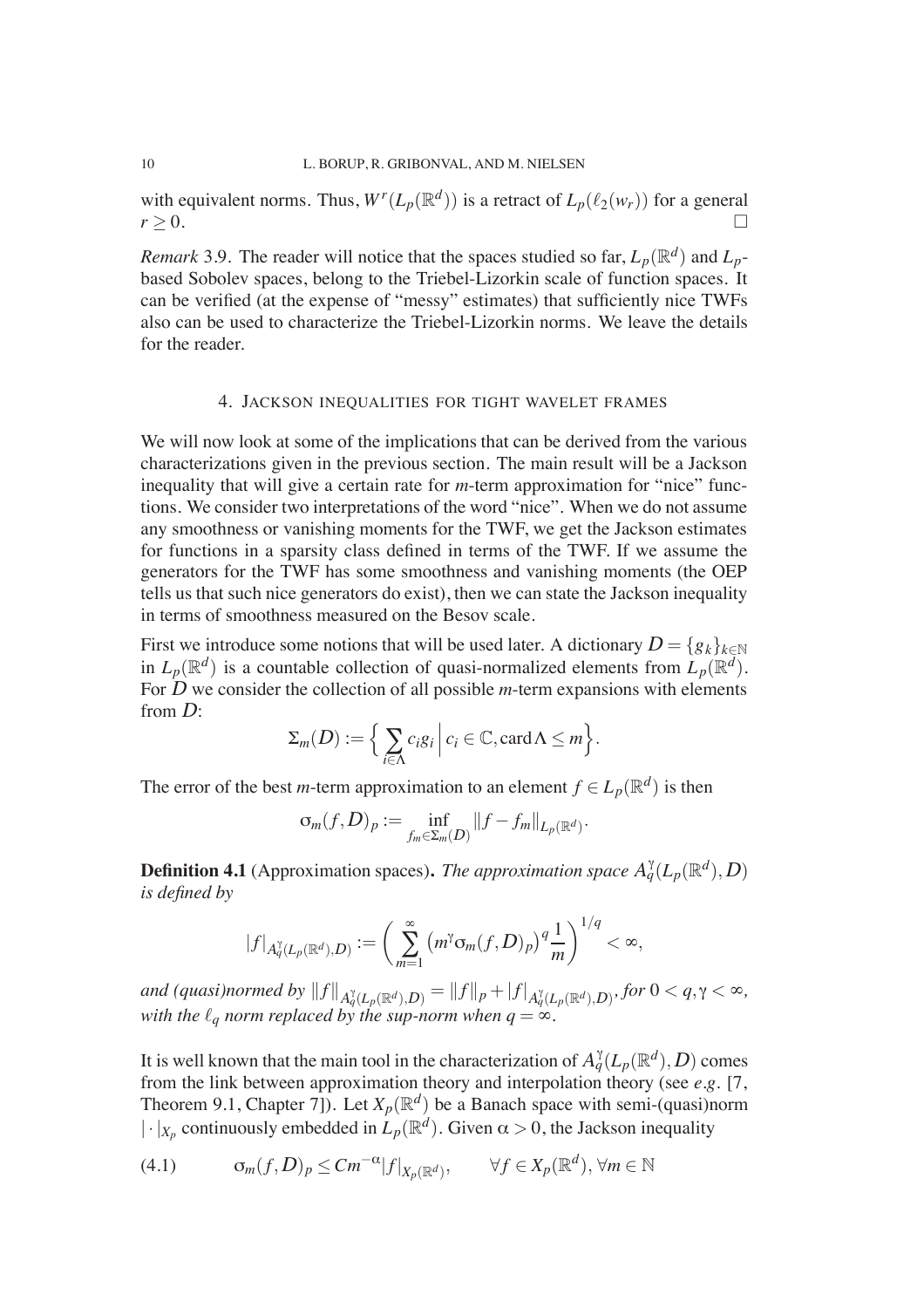and the Bernstein inequality

(4.2) 
$$
|S|_{X_p(\mathbb{R}^d)} \leq C'm^{\alpha}||S||_p, \qquad \forall S \in \Sigma_m(D)
$$

(with constants  $C$  and  $C'$  independent of  $f$ ,  $S$  and  $m$ ) imply, respectively, the continuous embedding

$$
\left(L_p(\mathbb{R}^d), X_p(\mathbb{R}^d)\right)_{\gamma/\alpha,q} \hookrightarrow A_q^{\gamma}(L_p(\mathbb{R}^d), D)
$$

and the converse embedding

$$
\left(L_p(\mathbb{R}^d), X_p(\mathbb{R}^d)\right)_{\gamma/\alpha,q} \hookleftarrow A_q^{\gamma}(L_p(\mathbb{R}^d), D)
$$

for all  $0 < \gamma < \alpha$  and  $q \in (0, \infty]$ .

We want to obtain a Jackson estimate for  $\sigma_m$  when D is any (reasonable) TWF. For this we need to define a class of "nice" and "smooth" functions. This will be the following class as introduced in [8] for Hilbert spaces.

**Definition 4.2** (Sparsity class). Let  $X(\Psi)$  be a TWF. For  $p \in (1,\infty)$ ,  $\tau \in (0,\infty)$  and  $q \in (0,\infty]$ , we let  $K_{\tau,q}(L_p(\mathbb{R}^d),X(\Psi),M)$  denote the closure (in  $L_p(\mathbb{R}^d)$ ) of the set

$$
\left\{f\in L_p(\mathbb{R}^d)\,\bigg|\,\exists \Lambda\subset\mathbb{N},\text{card}\,\Lambda<\infty,\,f=\sum_{(I,\ell)\in\Lambda}c_I^{\ell}\psi_I^{\ell,p},\,\|\{c_k\}\|_{\ell_{\tau,q}}\leq M\right\}.
$$

*Then we define*

$$
K_{\tau,q}(L_p(\mathbb{R}^d),X(\Psi)) := \bigcup_{M>0} K_{\tau,q}(L_p(\mathbb{R}^d),X(\Psi),M),
$$

*with*

$$
|f|_{K_{\tau,q}(L_p(\mathbb{R}^d),X(\Psi))} = \inf \{ M : f \in K_{\tau,q}(L_p(\mathbb{R}^d),X(\Psi),M) \}.
$$

*Remark* 4.3. Since the TWF system is  $\ell_{p,1}$ -hilbertian (cf. Remark 3.4), Proposition 3 in [10] gives an equivalent definition of  $K_{\tau,q}(L_p(\mathbb{R}^d), X(\Psi))$  for  $p \in (1,\infty)$ ,  $\tau < p$  and  $q \in [1,\infty]$ :

$$
K_{\tau,q}(L_p(\mathbb{R}^d),X(\Psi))=\bigg\{f\in L_p(\mathbb{R}^d)\bigg|\,\exists\{c_I^{\ell}\}_{I,\ell}\in\ell_{\tau,q},\,f=\sum_{I\in D,\ell\in E}c_I^{\ell}\psi_I^{\ell,p}\bigg\},
$$

and  $|f|_{K_{\tau,q}(L_p(\mathbb{R}^d),X(\Psi))}$  equals the smallest norm  $\|\{c^\ell_I\}_{I,\ell}\|_{\ell_{\tau,q}}$  such that  $f = \sum_{I,\ell} c^\ell_I \psi_I^{\ell,p}$  $I^{\ell,P}$ .

4.1. **A general Jackson inequality.** For the sparsity class  $K_{\tau,q}(L_p(\mathbb{R}^d), X(\Psi))$ we have the following rather general Jackson inequality.

**Proposition 4.4.** *Let*  $X(\Psi)$  *be a TWF that satisfies the hypothesis of Theorem 3.3. Then for*  $1 < p < \infty$ ,  $\tau < p$ , and  $\alpha = 1/\tau - 1/p$ , we have the Jackson inequality

(4.3) 
$$
\sigma_m(f, X(\Psi))_p \leq Cm^{-\alpha}|f|_{K_{\tau,1}(L_p(\mathbb{R}^d), X(\Psi))}, \quad \forall m \in \mathbb{N},
$$

*for all*  $f \in K_{\tau,1}(L_p(\mathbb{R}^d), X(\Psi))$ *.*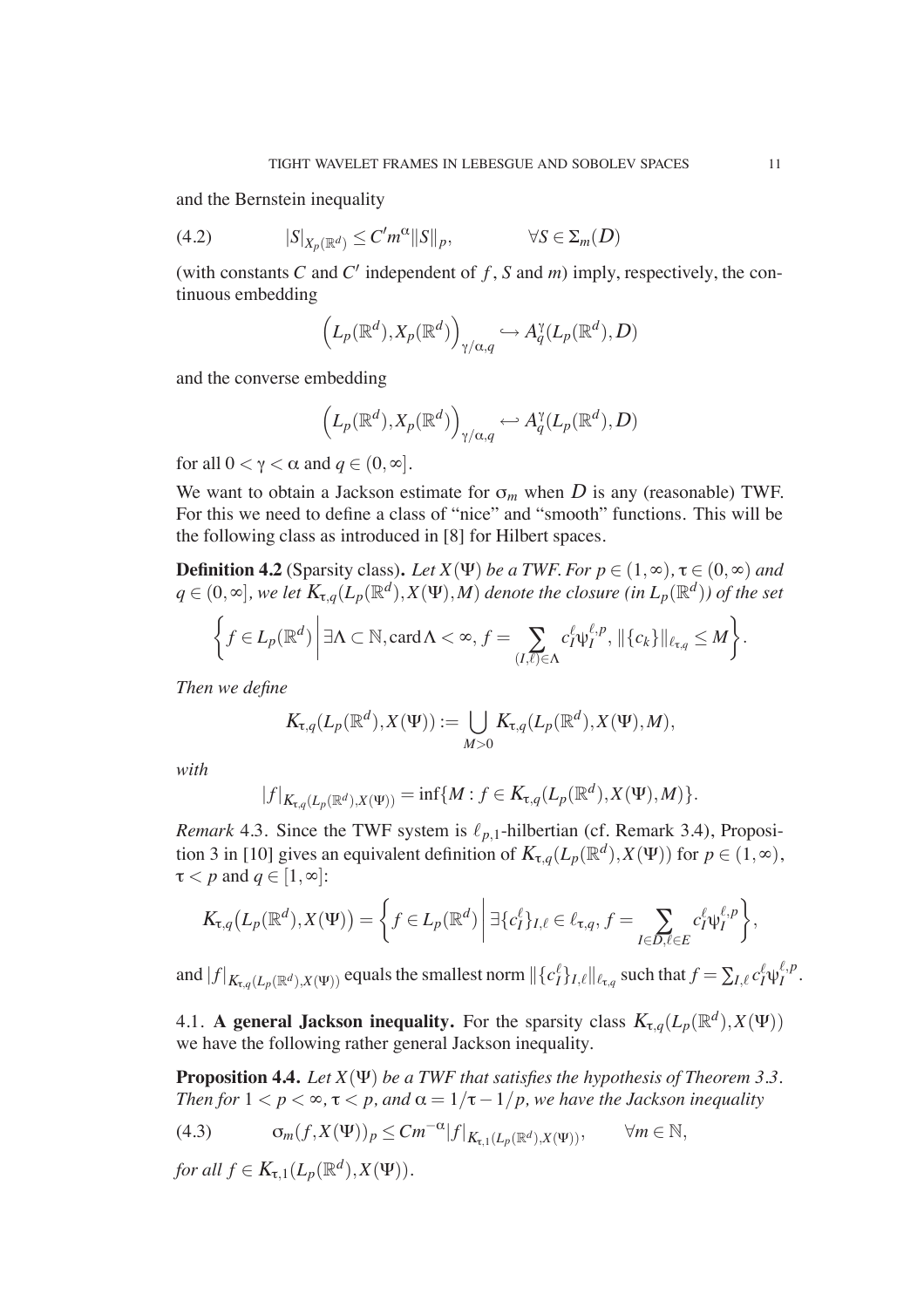*Proof.* Given  $f \in K_{\tau,1}(L_p(\mathbb{R}^d), X(\Psi))$ , let  $\{c_I^{\ell}\}_{I,\ell} \in \ell_{\tau,1}$  be a sequence satisfying  $f = \sum_{I,\ell} c^\ell_I \psi_I^{\ell,p}$  $\int_I^{\ell,p}$  and  $|f|_{K_{\tau,1}(L_p(\mathbb{R}^d),X(\Psi))} = ||\{c_I^{\ell}\}_{I,\ell}||_{\ell_{\tau,1}}$ . Let  $\Lambda \subset D \times E$  be a finite set, card  $\Lambda = m < \infty$ , such that  ${c_I^{\ell}}_{I,\ell \in \Lambda}$  is the *m* largest coefficients from the sequence  $\{c_I^{\ell}\}_{I,\ell}$ . Then,

$$
\left\|f - \sum_{(I,\ell) \in \Lambda} c_I^{\ell} \psi_I^{\ell,p} \right\|_p = \left\| \sum_{(I,\ell) \in \Lambda^c} c_I^{\ell} \psi_I^{\ell,p} \right\|_p
$$
  

$$
\leq C_p \|\{c_I^{\ell}\}_{(I,\ell) \in \Lambda^c} \|\ell_{p,1} \leq C' \sum_{k=\log_2(m)+1}^{\infty} 2^{j/p} |c_{2^j}^*|,
$$

where  $\{c_j^*\}_{j\in\mathbb{N}}$  is a decreasing rearrangement of  $\{c_l^{\ell}\}_{I,\ell}$ . Since  $\alpha = 1/\tau - 1/p$  we get

$$
\sum_{k=\log_2(m)+1}^{\infty} 2^{j/p} |c_{2^j}^*| \le m^{-\alpha} \sum_{k=\log_2(m)+1}^{\infty} 2^{j/\tau} |c_{2^j}^*|
$$
  

$$
\le m^{-\alpha} \|\{c_I^{\ell}\}_{I,\ell}\|_{\ell_{\tau,1}} = m^{-\alpha} |f|_{K_{\tau,1}(L_p(\mathbb{R}^d), X(\Psi))}.
$$

*Remark* 4.5*.* By Proposition 4.4,  $K_{\tau,1}(L_p(\mathbb{R}^d), X(\Psi)) \hookrightarrow A_\infty^{\alpha}(L_p(\mathbb{R}^d), D)$ ,  $\alpha =$  $1/\tau + 1/p$ . It is easy to verify that (see e.g. [11])

$$
K_{\tau,q}(L_p(\mathbb{R}^d),X(\Psi)) \hookrightarrow (K_{\tau_1,1}(L_p(\mathbb{R}^d),X(\Psi)),K_{\tau_2,1}(L_p(\mathbb{R}^d),X(\Psi)))_{\theta,q},
$$

for  $\frac{1}{\tau} = \frac{\theta}{\tau_1}$  $\frac{\theta}{\tau_1} + \frac{1-\theta}{\tau_2}$  $\frac{-\theta}{\tau_2}$ , and thus,

$$
K_{\tau,q}(L_p(\mathbb{R}^d), X(\Psi)) \hookrightarrow A_q^{\alpha}(L_p(\mathbb{R}^d), D), \qquad \alpha = 1/\tau - 1/p,
$$

for a general  $q \in [1,\infty]$ .

It may not always be easy to check whether a function  $f \in K_{\tau,q}(L_p(\mathbb{R}^d), X(\Psi))$ . Therefore, it is interesting to study the set of functions in  $L_p(\mathbb{R}^d)$  depending only on the behavior of the coefficients  $\langle f, \psi_I^{\ell, p'}\rangle$  $\{f, p \atop I}\rangle$ . For  $p \in (1, \infty)$ ,  $\tau \in (0, \infty)$  and  $q \in$  $(0, \infty]$ , we let  $\tilde{K}_{\tau,q}(L_p(\mathbb{R}^d), X(\Psi))$  denote the set

$$
\left\{f\in L_p(\mathbb{R}^d)\,\bigg|\,|f|_{\mathcal{K}_{\tau,q}(L_p(\mathbb{R}^d),X(\Psi))}:=\|\{\langle f,\psi_I^{\ell,p'}\rangle\}\|_{\ell_{\tau,q}}<\infty,\,1=1/p+1/p'\right\}.
$$

**Lemma 4.6.** *Given*  $p \in (1, \infty)$  *and*  $\tau \in [1, p)$ *, let*  $N \in \mathbb{N}_0$  *be a nonnegative integer*  $\mathit{such that}\; 1-\tau/p <(N+1)/d. \; \mathit{Suppose}\; \psi^\ell \in S^N(\mathbb R^d) \textit{ for }\ell=1,2,\ldots,L. \; \mathit{Then}$ 

$$
\tilde{K}_{\tau,\tau}(L_p(\mathbb{R}^d),X(\Psi))=K_{\tau,\tau}(L_p(\mathbb{R}^d),X(\Psi)),
$$

*with equivalent norms.*

*Proof.* By Remark 4.3 we have  $\tilde{K}_{\tau,q}(L_p(\mathbb{R}^d), X(\Psi)) \hookrightarrow K_{\tau,q}(L_p(\mathbb{R}^d), X(\Psi))$ . Thus, given  $f \in L_p(\mathbb{R}^d)$ , we only need to show that if  $f = \sum c_I^{\ell} \psi_I^{\ell, p}$  with  $\{c_I^{\ell}\} \in \ell_{\tau}$  then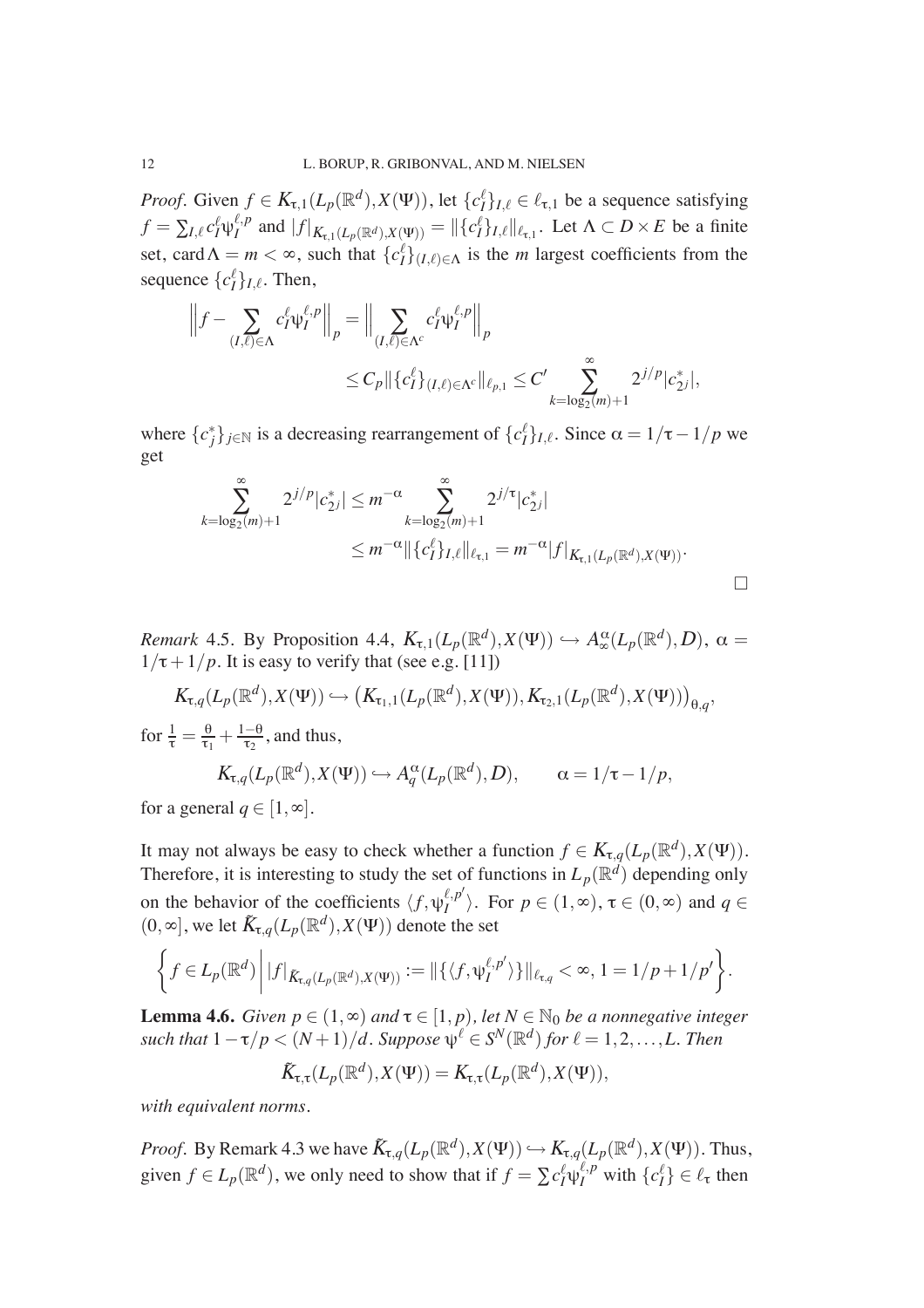$$
\{\langle f, \psi_I^{\ell, p'} \rangle\} \in \ell_{\tau}, \text{ with } \|\{\langle f, \psi_I^{\ell, p'} \rangle\}\|_{\ell_{\tau}} \le C \|\{c_I^{\ell}\}\|_{\ell_{\tau}}. \text{ First, notice that}
$$

$$
\langle f, \psi_I^{\ell, p'} \rangle = \sum_{I', \ell'} c_{I'}^{\ell'} \langle \psi_{I'}^{\ell', p}, \psi_I^{\ell, p'} \rangle.
$$

Hence, it suffices to show that the double infinite matrix  $(\langle \psi_{I'}^{\ell'} \rangle^p)$  $_{I^{\prime }}^{\ell ' ,p},\psi _{I}^{\ell ,p^{\prime }}$  $\binom{\ell, p}{I}$ ,  $\binom{l}{I}$ ,  $\ell, \ell'$  is bounded on  $\ell_{\tau}$ . Let us introduce the notation  $\psi_{j,k}^{\ell} := \psi_I^{\ell}$  and  $c_{j,k}^{\ell} := c_I^{\ell}$  for  $I =$  $[2^{-j}k, 2^{-j}(k+1)]$ ,  $j \in \mathbb{Z}$ ,  $k \in \mathbb{Z}^d$ . By Proposition 6.6.20 in [12] we have for  $j \leq j'$ 

$$
|\langle \psi_{j',k'}^{\ell'}, \psi_{j,k}^{\ell} \rangle| \leq \frac{C 2^{(j-j')(d/2+N+1)}}{(1+|k-2^{j-j'}k'|)^{d+\gamma}},
$$

for some  $\gamma > 0$ . Since  $\psi_{j,k}^{\ell,p'} \approx 2^{jd(1/p'-1/2)} \psi_{j,k}^{\ell}$ , this gives the bound

(4.4) 
$$
|\langle \psi_{j',k'}^{\ell',p}, \psi_{j,k}^{\ell,p'} \rangle| \leq C 2^{-|j'-j|(N+1)} a_{j'-j;k,k'},
$$

where

$$
a_{m;k,k'} := \begin{cases} 2^{-md/p'} (1+|k-2^{-m}k'|)^{-d-\gamma} & \text{for } m \ge 0, \\ 2^{md/p} (1+|2^mk-k'|)^{-d-\gamma} & \text{for } m < 0, \end{cases}
$$

For notational convenience we suppress the index  $\ell$  in the following. For fixed  $j \in \mathbb{Z}$  and  $k \in \mathbb{Z}^d$  we have

$$
|\langle f, \psi_{j,k}^{p'} \rangle| \leq \sum_{j' \in \mathbb{Z}} \sum_{k' \in \mathbb{Z}^d} |\langle \psi_{j',k'}^{p}, \psi_{j,k}^{p'} \rangle| |c_{j',k'}|
$$

Using the bound (4.4) and Hölders inequality for the sum over *j'*, with  $1 = 1/\tau +$  $1/\tau'$ , we get

$$
|\langle f, \psi_{j,k}^{p'} \rangle| \leq C \sum_{j' \in \mathbb{Z}} 2^{-|j'-j|(N+1)} \Big( \sum_{k' \in \mathbb{Z}^d} a_{j'-j;k,k'} |c_{j',k'}| \Big)
$$
  
\n
$$
= C \sum_{j' \in \mathbb{Z}} 2^{-|j'-j|(N+1)(1/\tau'+1/\tau)} \Big( \sum_{k' \in \mathbb{Z}^d} a_{j'-j;k,k'} |c_{j',k'}| \Big)
$$
  
\n(4.5)  
\n
$$
\leq C \Big( \sum_{j' \in \mathbb{Z}} 2^{-|j'-j|(N+1)} \Big)^{1/\tau'} \Big( \sum_{k' \in \mathbb{Z}^d} a_{j'-j;k,k'} |c_{j',k'}| \Big)^{\tau} \Big)^{1/\tau}
$$
  
\n
$$
\leq C' \Big( \sum_{m \in \mathbb{Z}} 2^{-|m|(N+1)} \Big( \sum_{k' \in \mathbb{Z}^d} a_{m;k,k'} |c_{m+j,k'}| \Big)^{\tau} \Big)^{1/\tau}.
$$

Lemma 8.10 in [14] implies for any  $\{d_{k'}\}_{k'} \in \ell_{\tau}$ ,  $1 \leq \tau < \infty$ ,

$$
\sum_{k\in\mathbb{Z}^d}\Big(\sum_{k'\in\mathbb{Z}^d}a_{m;k,k'}|d_{k'}|\Big)^{\tau}\leq C2^{md(\tau/p-1)}\sum_{k'\in\mathbb{Z}^d}|d_{k'}|^{\tau},\qquad\text{for }m\in\mathbb{Z}.
$$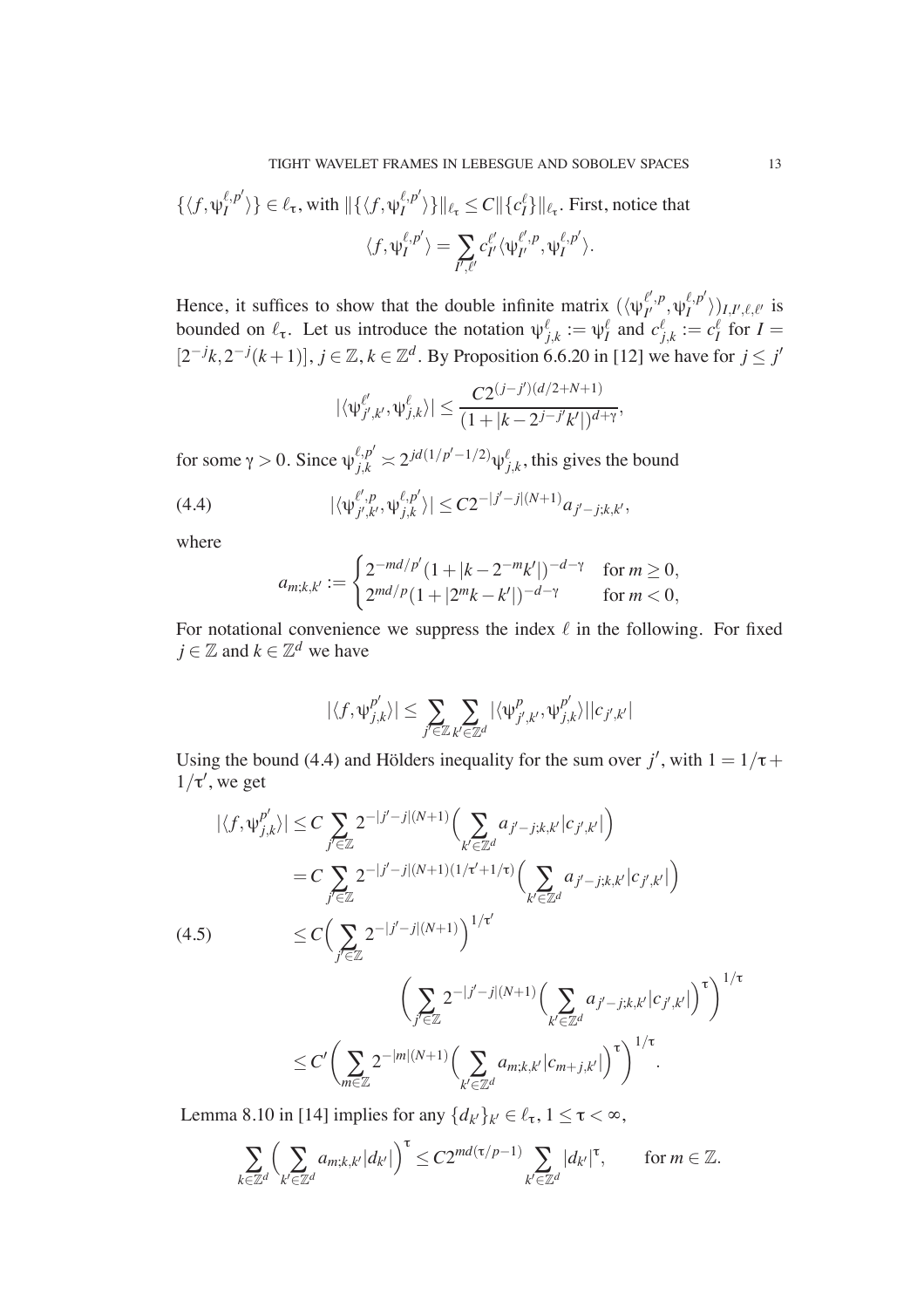This estimate and (4.5) yields

$$
\sum_{j\in\mathbb{Z}}\sum_{k\in\mathbb{Z}^d} |\langle f, \psi_{j,k}^{p'} \rangle|^\tau \leq C \sum_{m\in\mathbb{Z}} 2^{-|m|(N+1)} \sum_{j\in\mathbb{Z}}\sum_{k\in\mathbb{Z}^d} \Biggl(\sum_{k'\in\mathbb{Z}^d} a_{m;k,k'}|c_{m+j,k'}|\Biggr)^{\tau}
$$
  

$$
\leq C' \sum_{m\in\mathbb{Z}} 2^{-|m|(N+1)} 2^{md(\tau/p-1)} \sum_{j\in\mathbb{Z}}\sum_{k'\in\mathbb{Z}^d} |c_{m+j,k'}|^{\tau}
$$
  

$$
\leq C' \Biggl(\sum_{m\in\mathbb{Z}} 2^{-|m|\delta}\Biggr) \|\{c_{j,k'}\}\|_{\ell_\tau}^{\tau},
$$

where  $\delta := N + 1 - d|\tau/p - 1| > 0$ . Thus,  $\|\{\langle f, \psi_i^{p'} \rangle\}$  $\{e_{j,k}\rangle\}\|_{\ell_{\tau}} \leq C \|\{c_{j,k'}\}\|_{\ell_{\tau}}$  and the lemma follows.

We now want to use Theorem 3.3 to show that it is possible to obtain the same asymptotic upper bound for  $\sigma_m(f, X(\Psi))$  as in (4.3), just by including the *m* largest normalized framelet coefficients in the approximation. That is to say, we can obtain the approximation rate, associated with the general Jackson inequality, just by thresholding the TWF analysis coefficients.

The basic observation we need is the following: Let  $1 < p < \infty$  and  $\Lambda \subset D \times E$  be a finite set. Since the TWF system is  $\ell_{p,1}$ -hilbertian, we have

$$
\left\| \sum_{(I,\ell)\in\Lambda} c_I^{\ell} \psi_I^{\ell,p} \right\|_p \le C \|\{c_I^{\ell}\}_{(I,\ell)\in\Lambda}\|_{\ell_{p,1}} \le C \|\{c_I^{\ell}\}_{(I,\ell)\in\Lambda}\|_{\ell_{\infty}} \sum_{j=0}^{\log_2(\text{card}\Lambda)} 2^{j/p}
$$
  

$$
\le C' \|\{c_I^{\ell}\}_{(I,\ell)\in\Lambda}\|_{\ell_{\infty}} \sum_{j=0}^{\log_2(\text{card}\Lambda)} 2^{j/p}
$$

Then we have the following thresholding version of the Jackson inequality.

**Proposition 4.7.** *Fix*  $1 < p < \infty$ *, and s* > 0*, and let f*  $\in$  *L<sub>p</sub>*( $\mathbb{R}^d$ ). *Given m*  $\in$   $\mathbb{N}$ *, let*  $\Lambda \subset D \times E$  be a set of indices corresponding to the m largest coefficients  $c_I^{\ell,p} :=$  $\langle f, \psi_I^{\ell, p'}$  $\binom{\ell,p'}{I}$ , 1 = 1/*p* + 1/*p'*. *If*  $\|(c_I^{\ell,p})$  $\sum_{I}^{(\ell,P)}I\in D,\ell\|\ell_{\tau,\infty}\leq M<\infty,$   $1/\tau=s+1/p,$  then,

$$
\left\|f - \sum_{(I,\ell)\in\Lambda} c_I^{\ell,p} \psi_I^{\ell,p} \right\|_p \leq CMm^{-s}, \qquad m \in \mathbb{N}.
$$

*Proof.* The proof is an easy extension of the proof of Theorem 7.5 in [5]. Let

$$
\Lambda_j = \{I : 2^{-j} < |c_I^{\ell, p}| \le 2^{-j+1}\}.
$$

Since  $(c_I^{\ell,p}$  $\binom{\ell, P}{I}$ *I*, $\ell \in \ell_{\tau, \infty}$  we have that

$$
\operatorname{card}\Lambda_j\leq M^{\tau}2^{j\tau}.
$$

For  $k \in \mathbb{N}$ , define  $T_{m_k} := \sum_{j=-\infty}^k \sum_{(I,\ell) \in \Lambda_j} c_I^{\ell,p} \psi_I^{\ell,p}$  $I_I^{i,p}$ . Notice that  $T_{m_k} \in \Sigma_{m_k}$ , where  $m_k =$ *k* **D**<br>*j*=−∞  $card \Lambda_j \leq CM^{\tau}2^{k\tau}$ ,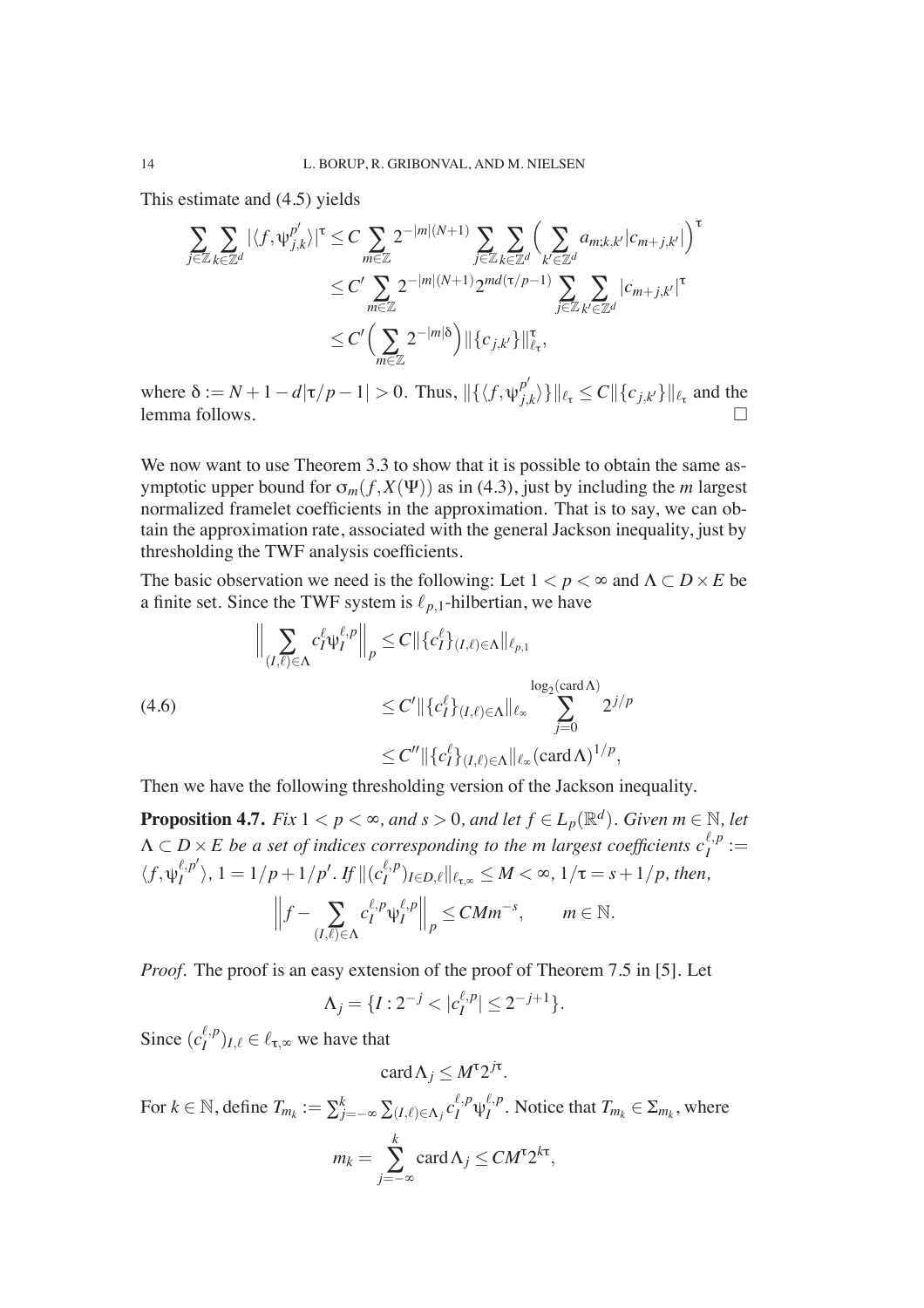with *C* depending only on  $\tau$ . Now, fix  $m \in \mathbb{N}$  such that  $m_k \le m \le m_{k+1}$ . Suppose  $T_m = \sum_{(I,\ell) \in \Lambda} c_I^{\ell,p} \psi_I^{\ell,p}$  $I_I^{(l)}$  is an *m*-term approximation consisting of the *m* largest coefficients. Consider the inequality

(4.7) 
$$
||f - T_m||_p \le ||f - T_{m_{k+1}}||_p + ||T_{m_{k+1}} - T_m||_p.
$$

The estimates in (4.6) gives

$$
||f - T_{m_{k+1}}||_p \le \sum_{j=m_{k+1}+1}^{\infty} \left| \left| \sum_{(I,\ell) \in \Lambda_j} c_I^{\ell,p} \psi_I^{\ell,p} \right| \right|_p
$$
  
\n
$$
\le C \sum_{j=m_{k+1}+1}^{\infty} 2^{-j} (\operatorname{card} \Lambda_j)^{1/p}
$$
  
\n
$$
\le C' \sum_{j=m_{k+1}+1}^{\infty} M^{\tau/p} 2^{j(\tau/p-1)}
$$
  
\n
$$
\le CM(m_{k+1})^{-s} \le CMm^{-s}.
$$

Denote  $\tilde{\Lambda} := \Lambda \setminus \cup_{j=-\infty}^{k} \Lambda_j$  and notice that  $\tilde{\Lambda} \subset \Lambda_{k+1}$ . Now, according to (4.6),  $||T_{m_{k+1}} - T_m||_p \leq C2^{-k}(\text{card }\tilde{\Lambda})^{1/p}$ , and thus

$$
||T_{m_{k+1}} - T_m||_p \le C2^{-k} (\text{card}\,\Lambda_{k+1})^{1/p}
$$
  
(4.9) 
$$
\le C'M^{\tau/p}2^{(k+1)(\tau/p-1)} \le C''M(m_{k+1})^{-s} \le C''Mm^{-s}.
$$

Finally, using  $(4.8)$ , and  $(4.9)$  in  $(4.7)$  the result follows.

4.2. **Tight wavelet frames with vanishing moments.** It is possible to prove that  $K_{\tau,q}(L_p(\mathbb{R}^d), X(\Psi))$  is a (quasi) Banach space for any system  $X(\Psi)$ . However, when we have a "nice" system, we can actually identify  $K_{\tau,q}(L_p(\mathbb{R}^d), X(\Psi))$  with the space given by interpolation between  $L_p(\mathbb{R}^d)$  and a Besov space. This will lead to a Jackson inequality for a nice TWF, for functions that are smooth measured on the classical Besov scale. Let us give the details.

For  $1 < p < \infty$ ,  $1 < q \le \infty$  and  $s \ge p$  we recall the homogeneous discrete Besov space  $b_{p,q}^s$  as the space of sequences  $\{c_I\}_{I \in D}$  satisfying

$$
\|\{c_I\}\|_{\dot{b}^s_{p,q}} := \bigg(\sum_{j\in\mathbb{Z}} 2^{jdq(1/p-1/2-s/d)} \bigg(\sum_{|I|=2^{jd}} |c_I|^p\bigg)^{q/p}\bigg)^{1/q} < \infty.
$$

Let  $\Psi = {\{\psi^{\ell}\}}_{\ell}^{L}$  $_{\ell=1}^L$  be the generators of a TWF for  $L_2(\mathbb R^d)$ . For  $1 < p < \infty, 1 < q \le \infty$ and  $s > 0$  we define

$$
B_q^s(L_p,\Psi) := \left\{ f \in L_p(\mathbb{R}^d) : ||f||_{B_q^s(L_p,\Psi)} := ||f||_p + \sum_{\ell=1}^L ||\left\{ \langle f, \psi_I^{\ell} \rangle \right\}||_{\dot{B}_{p,q}^s} < \infty \right\}.
$$

**Theorem 4.8.** *Given*  $r \in \mathbb{N}$ , *let*  $\Psi = {\psi^{\ell}}_{\ell}^{L}$  $_{\ell=1}^L$  be the generators of a TWF for  $L_2(\mathbb{R}^d)$  *with*  $\psi^{\ell} \in S^r(\mathbb{R}^d)$  *for all*  $\ell = 1, 2, ..., L$  (cf. (3.4)). Then, for  $1 < p < \infty$ ,  $1 < q \leq \infty$  and  $s \leq r$ , the following identity holds, with equivalent norms,

$$
B_q^s(L_p(\mathbb{R}^d)) = B_q^s(L_p, \Psi).
$$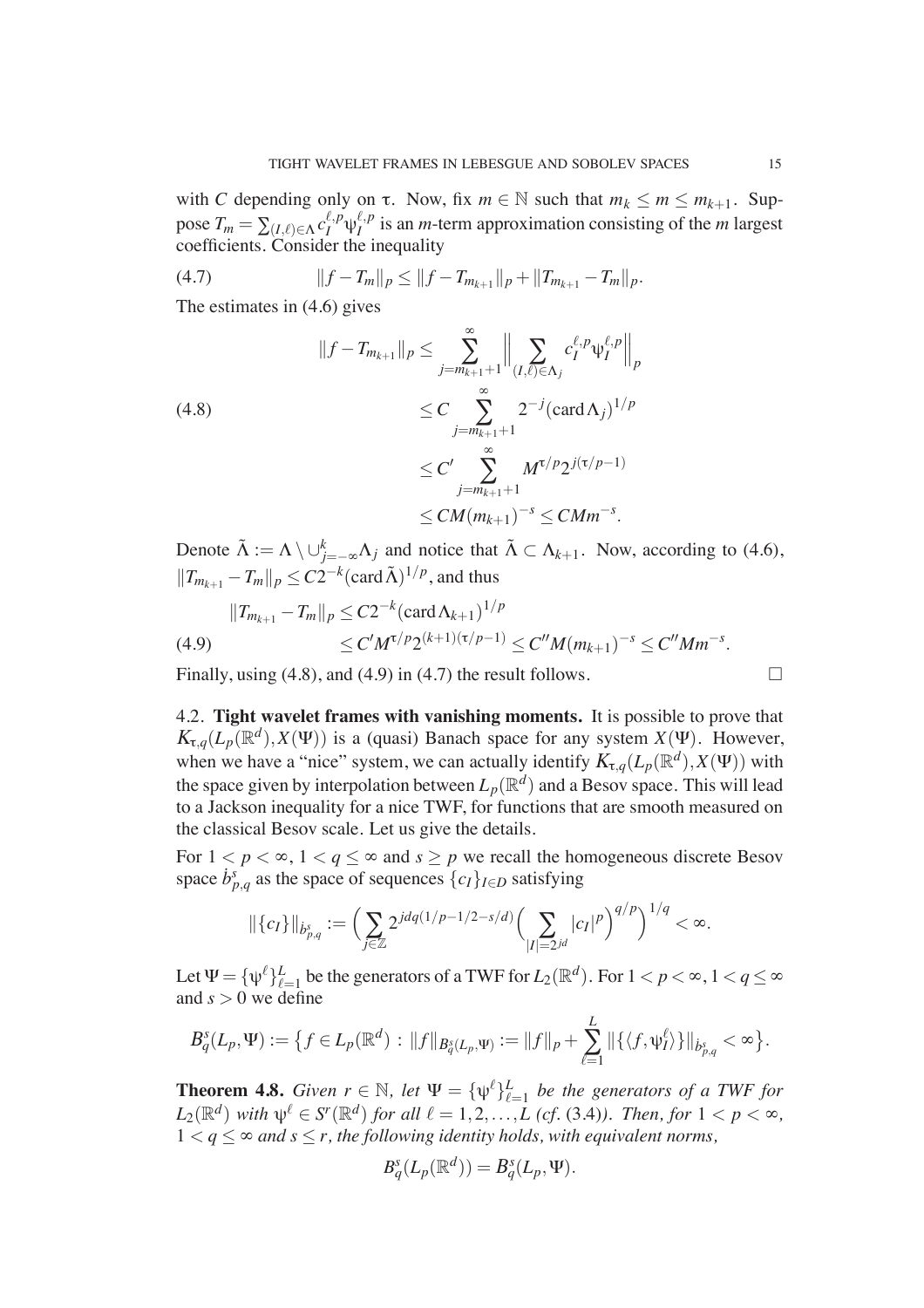*Proof.* The embedding  $B_q^s(L_p, \Psi) \hookrightarrow B_q^s(L_p(\mathbb{R}^d))$  follows from the theory of atomic decomposition of  $B^s_q(L_p(\mathbb{R}^d))$  (see e.g. [9]). To get the other inclusion, let  $\{\psi^{m,k}\}_{k=1}^{2^d-1}$ *k*=1 be the Meyer wavelets defined on  $\mathbb{R}^d$ . Then for any  $f \in B^s_q(L_p(\mathbb{R}^d))$  we have an expansion  $f = \sum_{I \in D} \sum_{k=1}^{2^d-1}$  $_{k=1}^{2^d-1} d_{I,k} \psi_I^{m,k}$  $I_I^{m,k}$ , with  $\{d_I\}_{I \in D} \in b_{p,q}^s$ , where  $d_I := (\sum_{k=1}^{2^d-1} I_k)$  $\int_{k=1}^{2^a-1} |d_{I,k}|^2)^{1/2}.$ Now, the framelet coefficient  $\langle f, \psi_I^{\ell} \rangle$  is given by

$$
\langle f, \psi_I^{\ell} \rangle = \sum_{I' \in D} \sum_{k=1}^{2^d-1} \langle \psi_{I'}^{m,k}, \psi_I^{\ell} \rangle d_{I',k}.
$$

Since  $\psi^{m,s}$  are Meyer wavelets and  $\psi^{\ell}$  satisfies (3.4), the matrix  $M^{s,\ell}$  having  $\langle \psi^{m,s}_{l'} \rangle$  $_{I^{\prime}}^{m,s},\psi_{I}^{\ell}\rangle$ as coefficients, is a sparse matrix and thus bounded on  $b_{p,q}^s$  provided that  $r \geq s$  (see e.g. [9, Lemma 3.3]). In particular, this implies that

$$
\|\{\langle f, \psi_I^{\ell} \rangle\}\|_{\dot{B}_{p,q}^s} \leq C \|\{d_I\}\|_{\dot{B}_{p,q}^s} \leq C' \|f\|_{B_{p,q}^s}.
$$

With this characterization in hand, we read off the following result.

**Corollary 4.9.** *Let*  $r \in \mathbb{N}$ *, and let*  $\Psi = {\Psi^{\ell}}_{\ell}^L$  $_{\ell=1}^L$  be the generators of a TWF for  $L_2(\mathbb{R}^d)$  *with*  $\psi^{\ell} \in S^r(\mathbb{R}^d)$  for all  $\ell = 1, 2, ..., L$ . We have, for  $1 < p < \infty$ ,  $\tau < p$ , *and*  $\alpha = 1/\tau - 1/p$ ,

$$
K_{\tau,\tau}(L_p(\mathbb{R}^d),X(\Psi))=B_{\tau}^{\alpha d}(L_{\tau}(\mathbb{R}^d)).
$$

*Moreover, we have the Jackson inequality*

$$
\sigma_m(f, X(\Psi)) \leq Cm^{-\alpha} ||f||_{B_{\tau}^{\alpha d}(L_{\tau}(\mathbb{R}^d))}, \qquad \forall m \in \mathbb{N}.
$$

4.3. **On complete characterizations of the approximation space.** The ultimate goal is to completely characterize the approximation space  $A_q^{\tilde{\alpha}}(L_p(\mathbb{R}^d), X(\Psi))$  in terms of a smoothness space. The most difficult step to get such a characterization is to derive a Bernstein inequality for the TWF. In general, this is an open (and likely very hard) problem but we conclude this paper by mentioning one important case where a Bernstein inequality can be proved. The proof relies heavily on the rather deep result [6, Th. 5.6]. We have the following Proposition.

**Proposition 4.10.** Let  $\Psi = {\Psi^{\ell}}_{\ell}$  $_{\ell=1}^L$  be the generators of a framelet system in  $L_2(\mathbb{R}^d)$  with  $\psi^{\ell}$  compactly supported for  $\ell = 1, 2, ..., L$ . Suppose the associated *refinable scaling function*  $\phi$  *has compact support, it has nonnegative two-scale*  $coefficients,$  and there is  $s > 0$  such that  $\phi \in W<sup>s</sup>(L_{\infty}(\mathbb{R}^d))$ . Suppose, furthermore,  $t$ hat  $\hat{\phi}(2\pi j) = \delta_{j,0}$ ,  $j\in\mathbb{Z}^d$  and  $\partial^\vee\hat{\phi}(2\pi j) = 0$  for  $j\neq 0$ ,  $\mathsf{v}\in\mathbb{N}^d$ ,  $|\mathsf{v}| < s$ . Then there *exists a constant*  $C < \infty$  *depending only on*  $\phi$ *, s, d, and p such that* 

(4.10) 
$$
|g|_{B^{\alpha}_{\tau}(L_{\tau})} \leq C m^{\alpha/d} ||g||_{L_p}, \qquad \frac{1}{\tau} = \frac{\alpha}{d} + \frac{1}{p}, \ 0 < \alpha < s,
$$

*for*  $g \in \Sigma_m(X(\Psi))$ *.*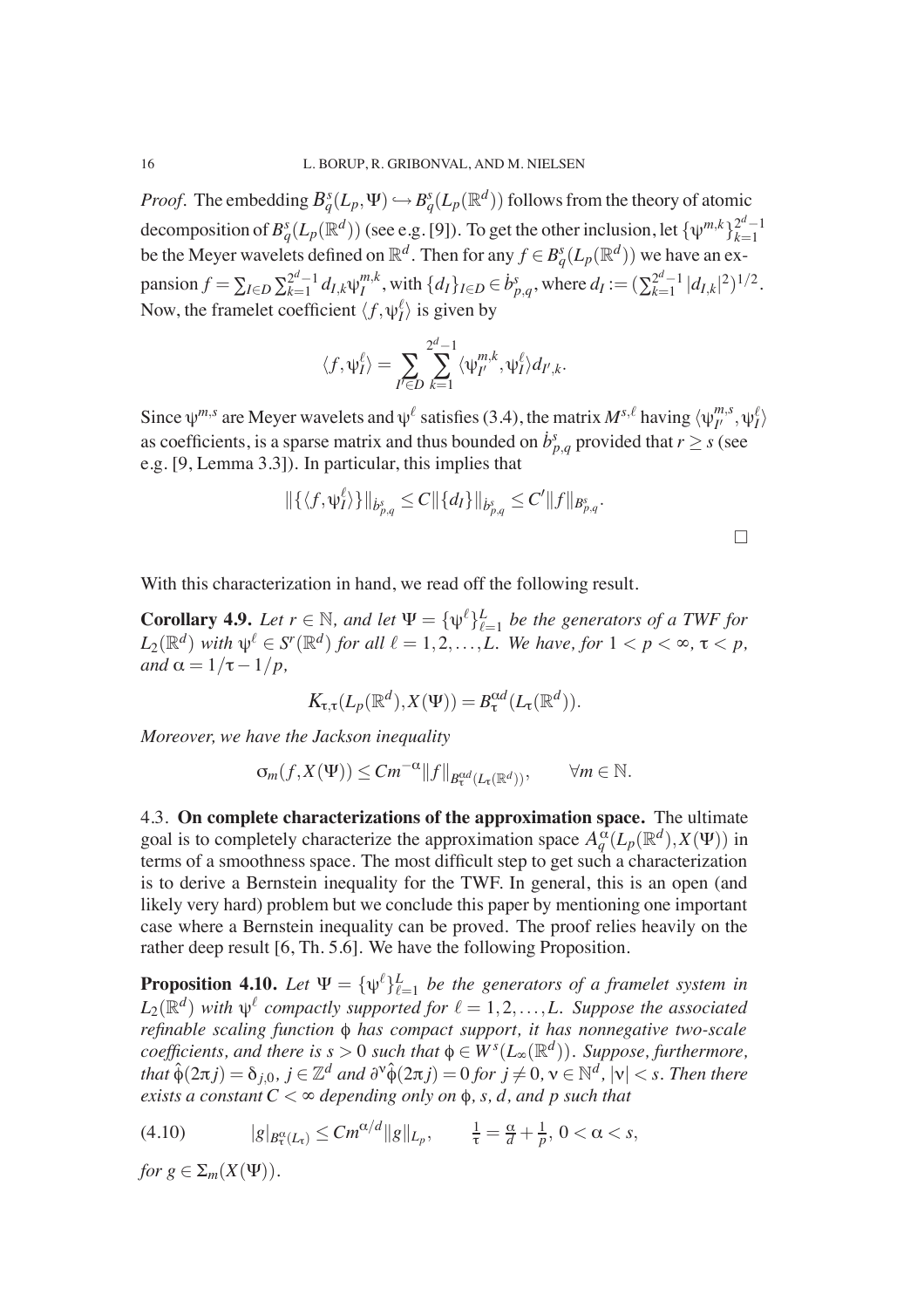*Proof.* The result is based on Theorem 5.6 in [6]. According to this result we have (4.10) for any  $g \in \Sigma_m(X(\phi))$ , with a constant depending only on  $\phi$  and p. Now, since  $\phi$  has compact support, there exists a constant  $K$  depending only on  $\phi$  such that for  $\ell = 1, 2, ..., L$ ,  $\psi^{\ell}(x) = \sum_{I \in \Gamma_{\ell}} d_{\ell, I} \phi_I(x)$ , with card  $\Gamma_{\ell} \leq K$ . Thus if  $g \in \Sigma_m(X(\Psi))$ , then  $g \in \Sigma_{Km}(X(\phi))$ .

Finally we can combine Proposition 4.10 and Corollary 4.9 to get

**Corollary 4.11.** Let  $r \in \mathbb{N}$ , and let  $\Psi = {\Psi^{\ell}}_{\ell}^L$  $_{\ell=1}^L$  be the generators of a framelet *system for*  $L_2(\mathbb{R}^d)$  *with*  $\psi^{\ell} \in S^r(\mathbb{R}^d)$  *and*  $\psi^{\ell}$  *is compactly supported, for*  $\ell =$  $1, 2, \ldots, L$ . Suppose the associated scaling function  $\phi$  *satisfies the hypothesis of Proposition 4.10. Then*

$$
A_q^{\gamma/d}(L_p(\mathbb{R}^d), X(\Psi)) = \left( L_p(\mathbb{R}^d), B_\tau^\alpha(L_\tau(\mathbb{R}^d)) \right)_{\gamma/\alpha, q},
$$
  
for  $1 < p < \infty, 0 < \alpha < \min(r, s)$ , and  $\frac{1}{\tau} = \frac{\alpha}{d} + \frac{1}{p}$ .

#### **REFERENCES**

- [1] Jöran Bergh and Jörgen Löfström. *Interpolation spaces. An introduction*. Springer-Verlag, Berlin, 1976. Grundlehren der Mathematischen Wissenschaften, No. 223.
- [2] Charles K. Chui, Wenjie He, and Joachim Stöckler. Tight frames with maximum vanishing moments and minimum support. In *Approximation theory, X (St. Louis, MO, 2001)*, Innov. Appl. Math., pages 187–206. Vanderbilt Univ. Press, Nashville, TN, 2002.
- [3] Charles K. Chui and Xian Liang Shi. On  $L^p$ -boundedness of affine frame operators. *Indag*. *Math. (N.S.)*, 4(4):431–438, 1993.
- [4] Ingrid Daubechies, Bin Han, Amos Ron, and Zuowei Shen. Framelets: MRA-based constructions of wavelet frames. *Preprint*, 2001.
- [5] Ronald A. DeVore. Nonlinear approximation. In *Acta numerica, 1998*, pages 51–150. Cambridge Univ. Press, Cambridge, 1998.
- [6] Ronald A. DeVore, Björn Jawerth, and Vasil Popov. Compression of wavelet decompositions. *Amer. J. Math.*, 114(4):737–785, 1992.
- [7] Ronald A. DeVore and George G. Lorentz. *Constructive approximation*. Springer-Verlag, Berlin, 1993.
- [8] R. A. DeVore and V. N. Temlyakov. Some remarks on greedy algorithms. *Adv. Comput. Math.*, 5(2-3):173–187, 1996.
- [9] Michael Frazier and Björn Jawerth. Decomposition of Besov spaces. *Indiana Univ. Math. J.*, 34(4):777–799, 1985.
- [10] R. Gribonval and M Nielsen. Nonlinear approximation with dictionaries. I. Direct estimates. *J. Fourier Anal. Appl.* (to appear).
- [11] R. Gribonval and M. Nielsen. On approximation with spline generated framelets. *Constr. Approx.* (to appear).
- [12] Eugenio Hern´andez and Guido Weiss. *A first course on wavelets*. Studies in Advanced Mathematics. CRC Press, Boca Raton, FL, 1996. With a foreword by Yves Meyer.
- [13] Yves Meyer. *Wavelets and operators*, volume 37 of *Cambridge Studies in Advanced Mathematics*. Cambridge University Press, Cambridge, 1992.
- [14] Yves Meyer and Ronald Coifman. *Wavelets*. Cambridge University Press, Cambridge, 1997. Calderón-Zygmund and multilinear operators, Translated from the 1990 and 1991 French originals by David Salinger.
- [15] Alexander Petukhov. Explicit construction of framelets. *Appl. Comput. Harmon. Anal.*, 11(2):313–327, 2001.